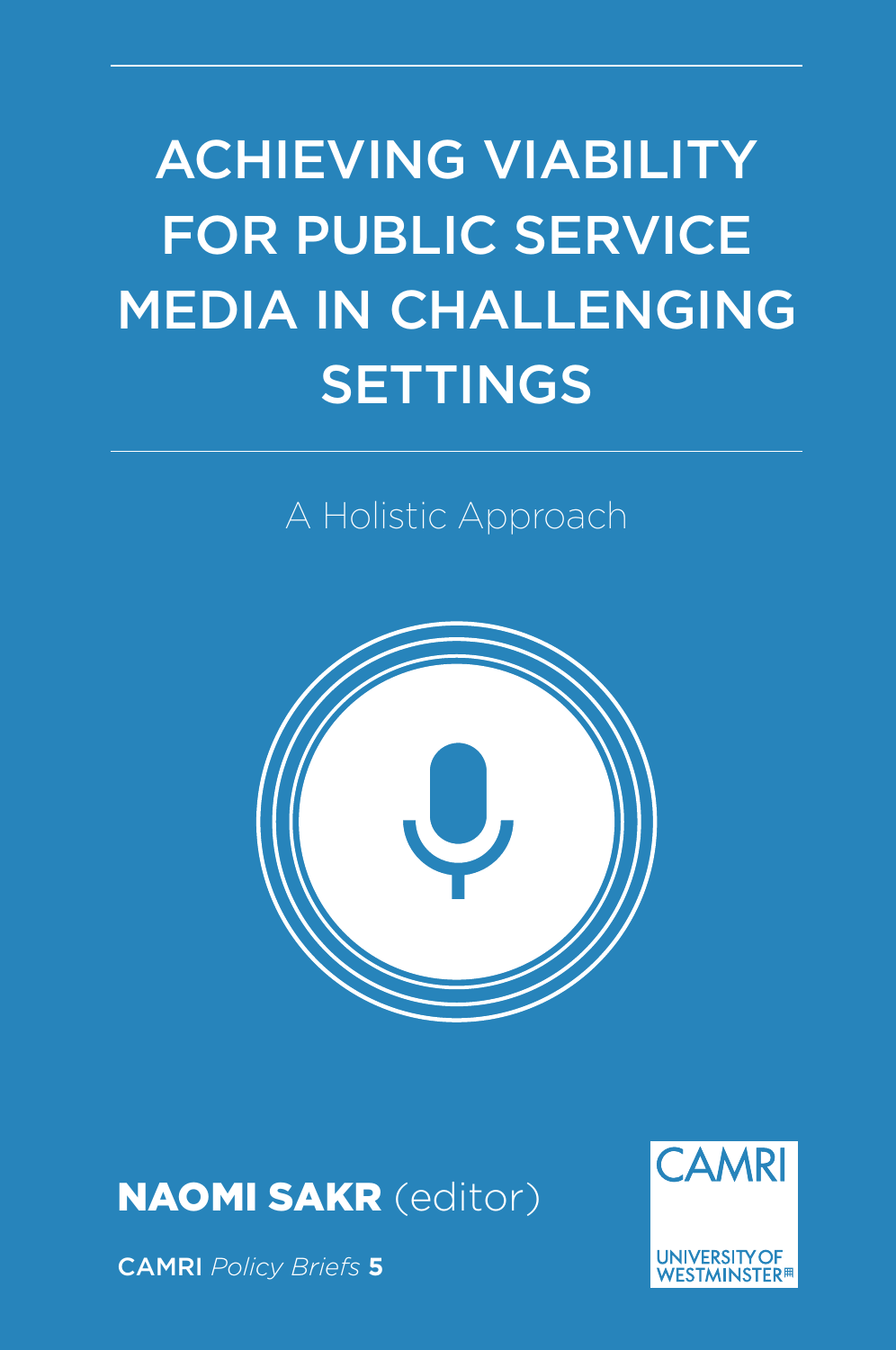#### THE AUTHORS

**JAMES DEANE** is Director of Policy and Research at BBC Media Action, the BBC's international development charity, which he joined in 2007 after 20 years working at Panos on public debate and journalism in developing countries.

**PIERRE FRANÇOIS DOCQUIR** is Head of Media Freedom at the UKbased organisation ARTICLE 19, which he joined in 2015 after serving as vice-president of the Conseil supérieur de l'audiovisuel in Belgium. He holds a PhD in law.

**WINSTON MANO** is a Reader and Director of the Africa Media Centre at the University of Westminster, course leader of the MA in Media and Development and principal editor of the *Journal of African Media Studies*.

**TARIK SABRY** is Reader in Media and Communication Theory at the University of Westminster and co-editor, with Joe Khalil, of *Culture, Time and Publics in the Arab World* (2019).

**NAOMI SAKR** is Professor of Media Policy at the University of Westminster and author of several studies on public interest media in Arab countries, including for UNESCO and the EU.

#### ABOUT CAMRI



CAMRI (the Communication and Media Research Institute) at the University of Westminster is a world-leading centre of media and communication research. It is renowned for critical and international research that investigates the role of media, culture and communication(s) in society.

CAMRI's research is based on a broader purpose and vision for society: its work examines how the media and society interact and aims to contribute to progressive social change, equality, freedom, justice, and democracy. CAMRI takes a public interest and humanistic approach that seeks to promote participation, facilitate informed debate, and strengthen capabilities for critical thinking, complex problem solving and creativity. camri.ac.uk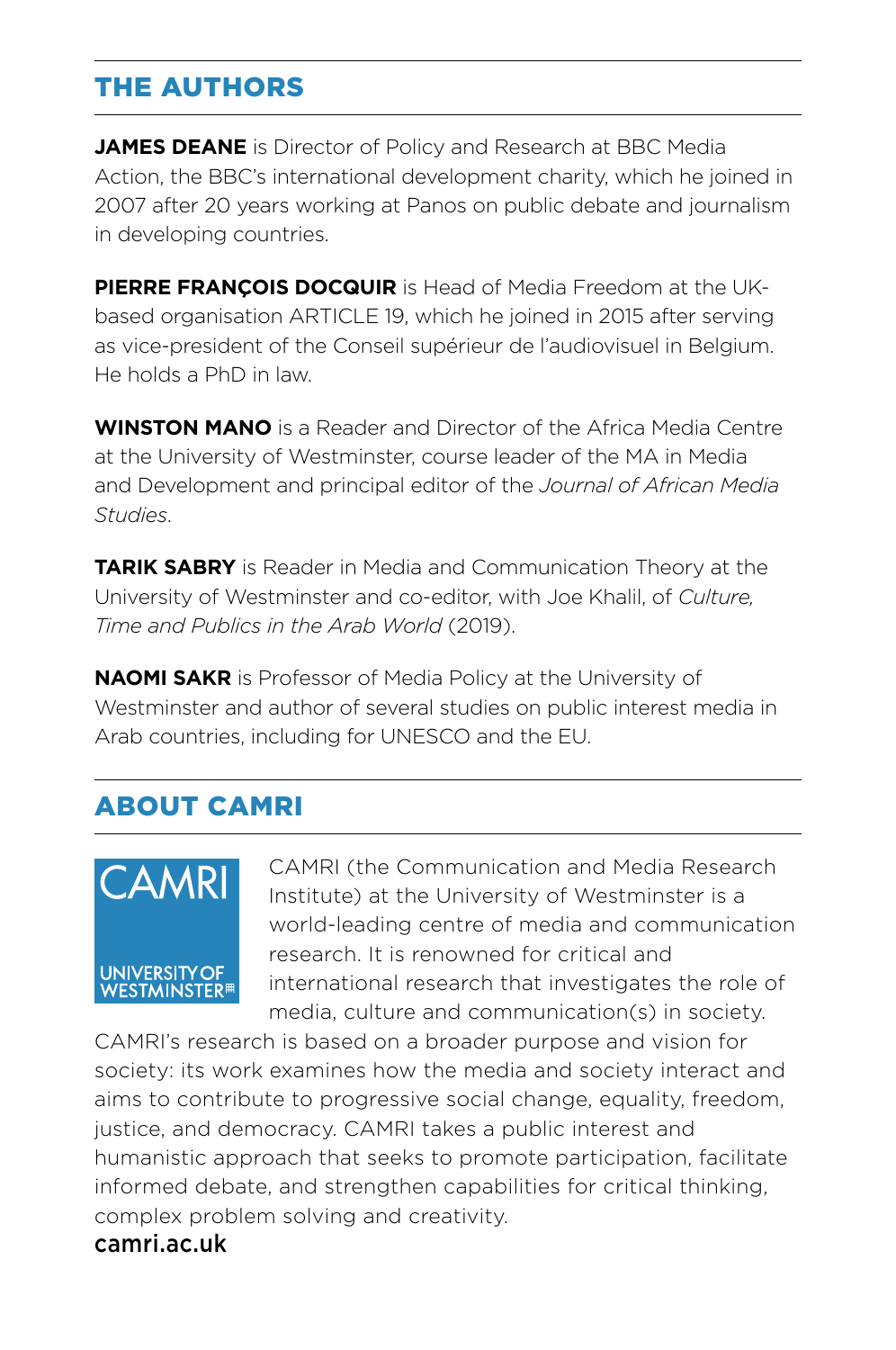#### SERIES DESCRIPTION

The CAMRI Policy Brief series provides rigorous and evidence-based policy advice and policy analysis on a variety of media and communication related topics. In an age where the accelerated development of media and communications creates profound opportunities and challenges for society, politics and the economy, this series cuts through the noise and offers up-to-date knowledge and evidence grounded in original research in order to respond to these changes in all their complexity. By using Open Access and a concise, easy-to-read format, this peer reviewed series aims to make new research from the University of Westminster available to the public, to policymakers, practitioners, journalists, activists and scholars both nationally and internationally.

#### **camri.ac.uk/policy-observatory**

#### CAMRI *Policy Briefs*

#### **Series Editors:**

Professor Steve Barnett Professor Christian Fuchs Dr Anastasia Kavada Dr Maria Michalis

*THE ONLINE ADVERTISING TAX: A Digital Policy Innovation* Christian Fuchs

*ARTIFICIAL INTELLIGENCE AND THE INTERNET OF THINGS* Mercedes Bunz and Laima Janciute

*THE GIG ECONOMY AND MENTAL HEALTH* Sally Gross, Laima Janciute, George Musgrave

#### *PORTRAYING DISFIGUREMENT FAIRLY IN THE MEDIA*

Diana Garrisi, Laima Janciute, and Jacob Johanssen

#### *ACHIEVING VIABILITY FOR PUBLIC SERVICE MEDIA IN CHALLENGING SETTINGS*

Naomi Sakr (editor)

#### **CAMRI extended policy report (2018)**

*THE ONLINE ADVERTISING TAX AS THE FOUNDATION OF A PUBLIC SERVICE INTERNET* Christian Fuchs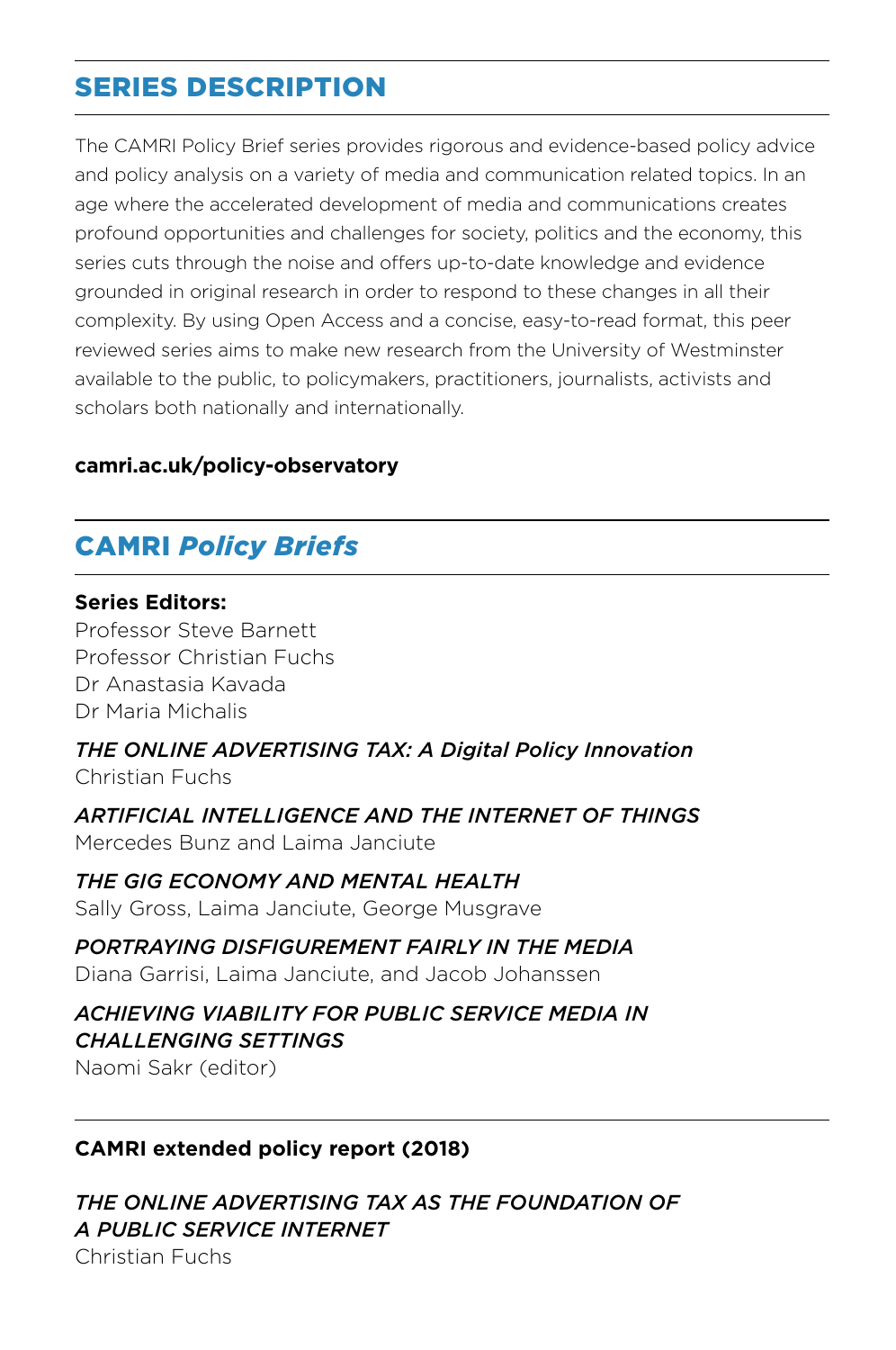# **ACHIEVING VIABILITY FOR PUBLIC SERVICE MEDIA IN CHALLENGING SETTINGS**

# A HOLISTIC APPROACH

Naomi Sakr (editor)

**A CAMRI POLICY BRIEF**

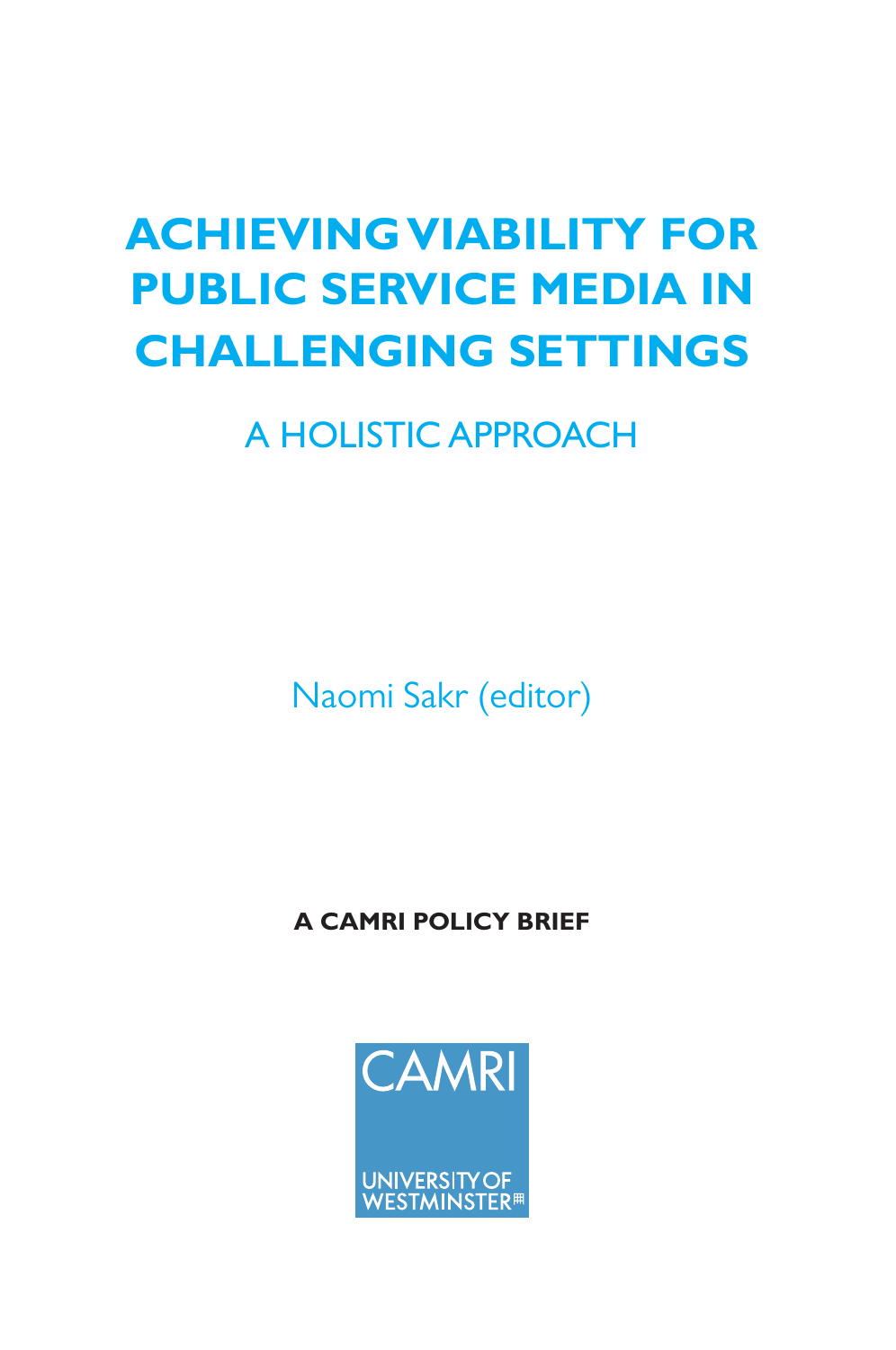Published by University of Westminster Press 115 New Cavendish Street London W1W 6U[W](http://www.uwestminsterpress.co.uk/) [www.uwestminsterpress.co.](http://www.uwestminsterpress.co.uk/)uk

Text © J. Deane, P. F. Docquir, W. Mano, T. Sabry, N. Sakr

First published 2020 Cover: [ketchup-productions.co.uk](http://ketchup-productions.co.uk)

Digital versions typeset by Siliconchips Services Ltd.

ISBN (PDF): 978-1-912656-51-6 ISBN (EPUB): 978-1-912656-52-3 ISBN (Kindle): 978-1-912656-53-0

DOI: <https://doi.org/10.16997/book41>

Series: CAMRI *Policy Briefs* ISSN 2516-5712 (Print) ISSN 2516-5720 (Online)

This work is licensed under the Creative Commons Attribution-NonCommercial-NoDerivatives 4.0 International License. To view a copy of this license, visit [http://creativecommons.org/licenses/by-nc-nd/4.0/](http://creativecommons.org/licenses/by-nc-nd/4.0) or send a letter to Creative Commons, 444 Castro Street, Suite 900, Mountain View, California, 94041, USA. This license allows for copying and distributing the work, providing author attribution is clearly stated, that you are not using the material for commercial purposes and that modified versions are not distributed.

The full text of this book has been peer-reviewed to ensure high academic standards. For full review policies, see: [http://www.uwestminsterpress.co.uk/](http://www.uwestminsterpress.co.uk/site/publish) [site/publish](http://www.uwestminsterpress.co.uk/site/publish)

Suggested citation:

Deane, J., Docquir, P. F., Mano, W., Sabry, T. and Sakr, N. *Achieving Viability for Public Service Media in Challenging Settings: A Holistic Approach* London: University of Westminster Press. DOI: <https://doi.org/10.16997/book41>. License: CC-BY-NC-ND 4.0

To read the free, open access version of this book online, visit <https://doi.org/10.16997/book41>or scan this QR code with your mobile device:

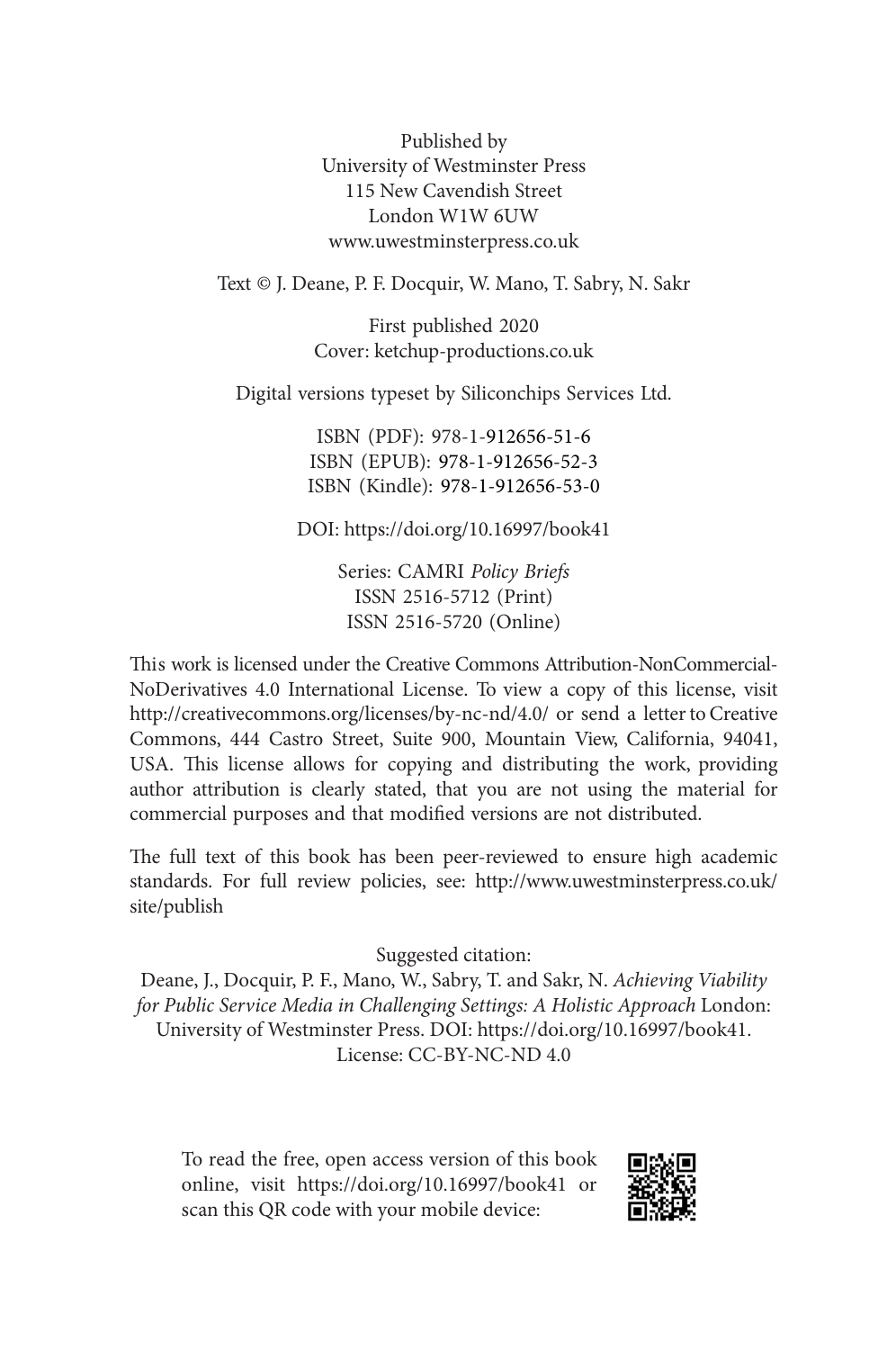# **CONTENTS**

| <b>Key Messages</b>                                                                                                                 | 4                   |
|-------------------------------------------------------------------------------------------------------------------------------------|---------------------|
| What's the Issue?                                                                                                                   | 6                   |
| Research Evidence                                                                                                                   | 10                  |
| A Typology of Project-Based Approaches<br>Initiatives in Other Institutions<br>Approaches to Media Users and Social Media Platforms | $\perp$<br> 4<br>16 |
| <b>Review of Policy Options</b>                                                                                                     | 20                  |
| Putting PSM at the Centre<br>Sidelining the PSM model                                                                               | 20<br>21            |
| <b>Policy Recommendations</b>                                                                                                       | 23                  |
| Deploy Keys Within the System as a Whole<br>Consider Social Media as Part of the System                                             | 23<br>24            |
| Notes                                                                                                                               | 25                  |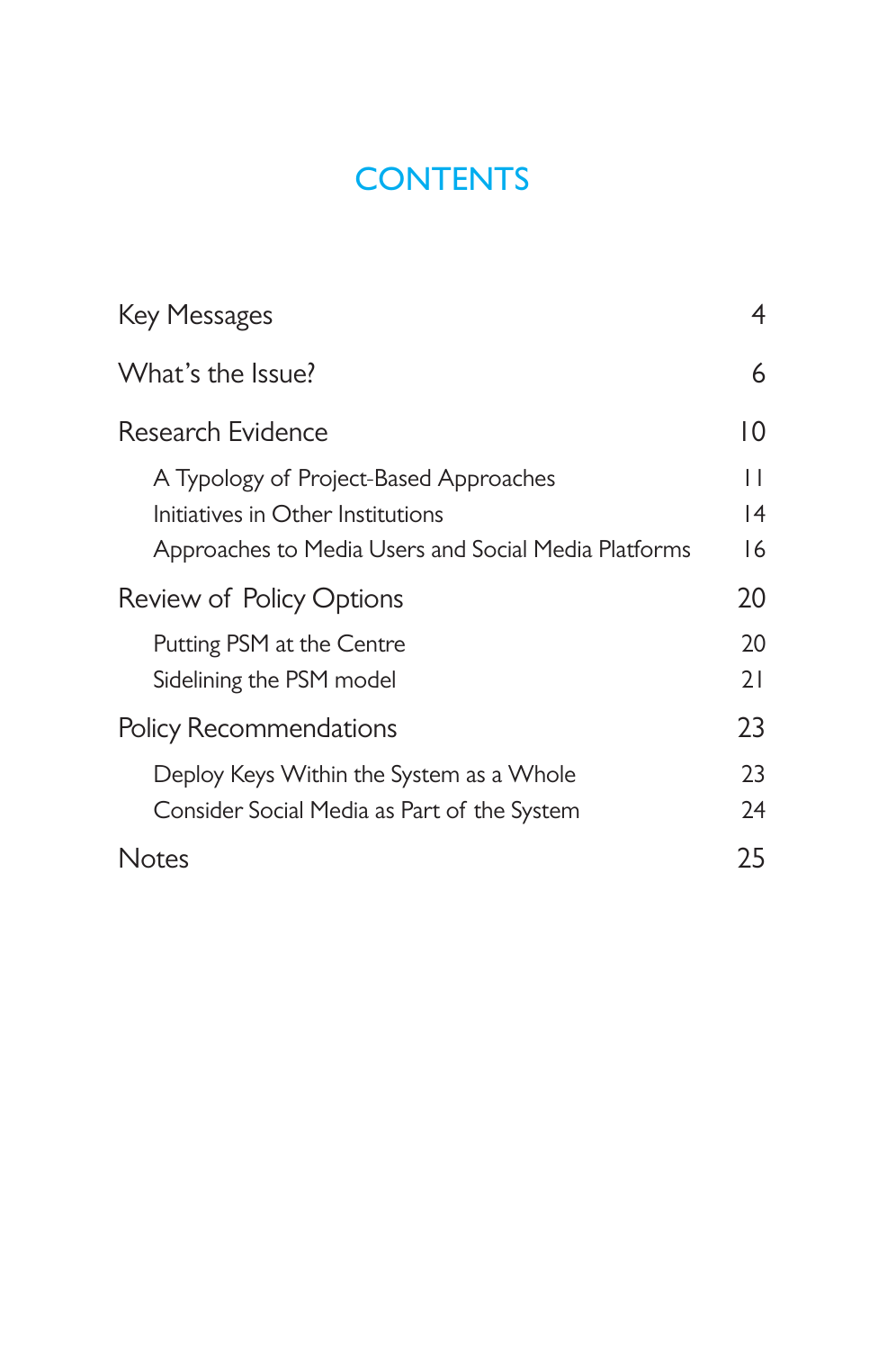## ACHIEVING VIABILITY FOR PUBLIC SERVICE MEDIA IN CHALLENGING SETTINGS

A HOLISTIC APPROACH

## <span id="page-6-0"></span>**A** Key Messages

**In the face of challenges posed by a shifting digital media landscape, international bodies – from UNESCO and the 47-member Council of Europe to the Pan-African Parliament and an array of non-governmental organisations – continue to endorse public service media (PSM) as an essential component of democracy and democratisation. They see PSM values of universality, diversity and independence as more relevant than ever now that giant social media companies are facilitating unmoderated and non-transparent influence on public debates. Viability for PSM may seem unachievable in settings where models of media independence and credibility are unfamiliar or rejected by political leaders. But there are more ways of working towards this aim than are often recognised.**

**>** Research evidence suggests that incremental approaches to embedding the values and modus operandi of public service media can achieve success.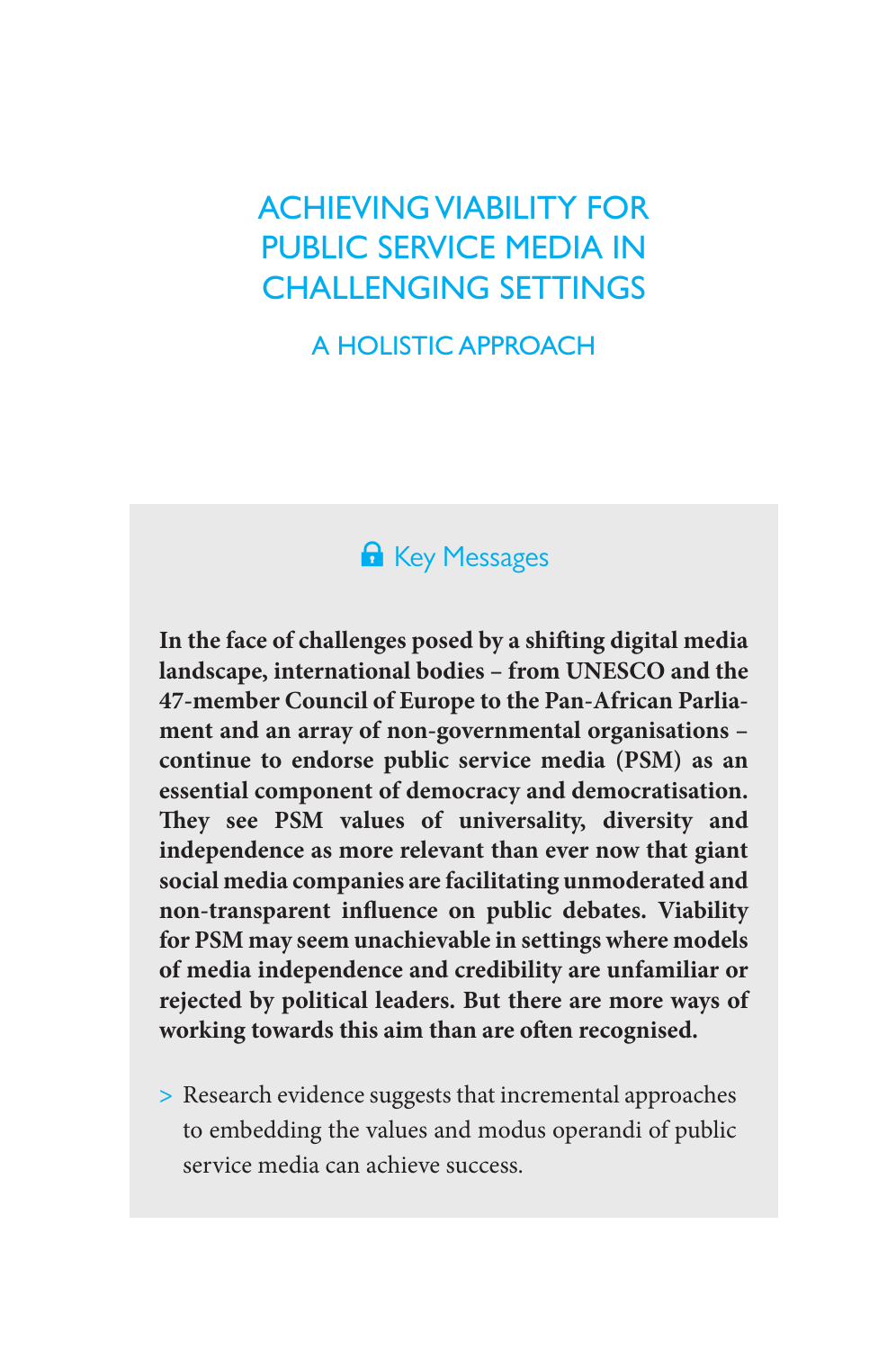- **>** The diversity of these potential incremental approaches deserves more serious attention than they currently receive in policy debates.
- **>** PSM viability can be furthered by actions taken in different parts of an interlocking system of licensing, professional representation, capacity-building and advocacy.
- **>** Since the need for public subsidy for public interest media is increasingly acknowledged internationally, it can be emphasised locally where awareness of alternatives to market models is limited.
- **>** If dominant social media actors are to defend and promote PSM values of pluralism and diversity, this calls for an independent, accountable and transparent multi-stakeholder mechanism for moderating social media content on the basis of international human rights standards.
- **>** Audiences have a vital, but too often neglected, role to play in PSM initiatives; ultimately they judge their credibility and thus determine their viability and longterm sustainability.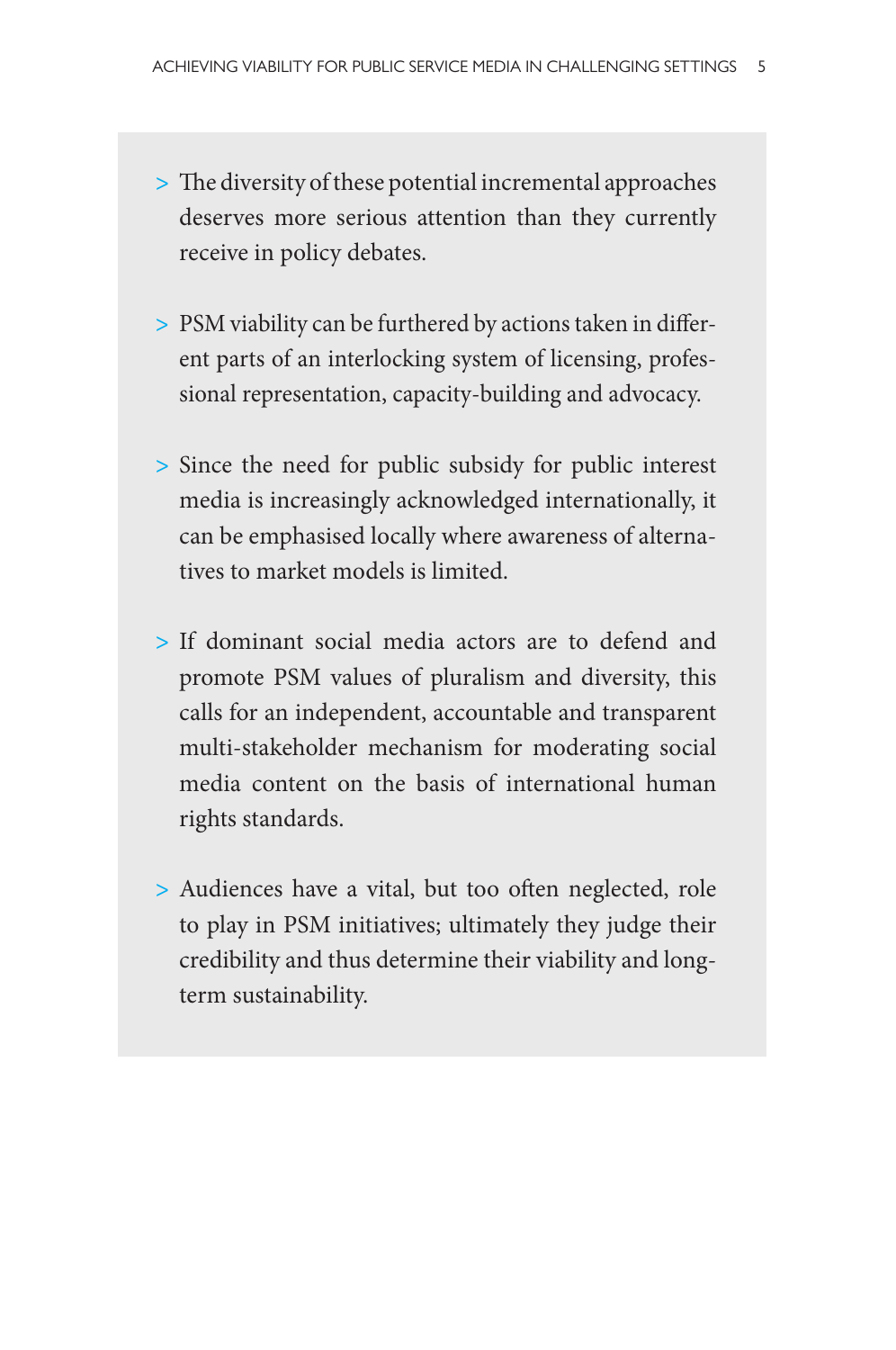## $\nabla$  WHAT'S THE ISSUE?

There is widespread consensus among institutions and individuals across much of the globe about the benefits of public service media (PSM) – the online and offline media provided by what have traditionally been called public service broadcasters (PSBs). Around the world the market's failure to provide conditions for independent media to survive has hindered democratic politics, economic choices and development.

In contrast, the public funding that gives PSM operational autonomy and the regulatory framework that protects their editorial independence underpin the PSM mission to serve the public interest. They do this by fostering free public debate and ensuring fair coverage and representation of political pluralism and socio-economic diversity. The Council of Europe, representing 47 countries, testified that the PSM mission remains entirely relevant in today's digital media landscape when in 2018 it recommended that 'States should guarantee adequate conditions for public service media to continue to play this role in the multimedia landscape, including by providing them with appropriate support for innovation and the development of digital strategies and new services.['1](#page-27-1)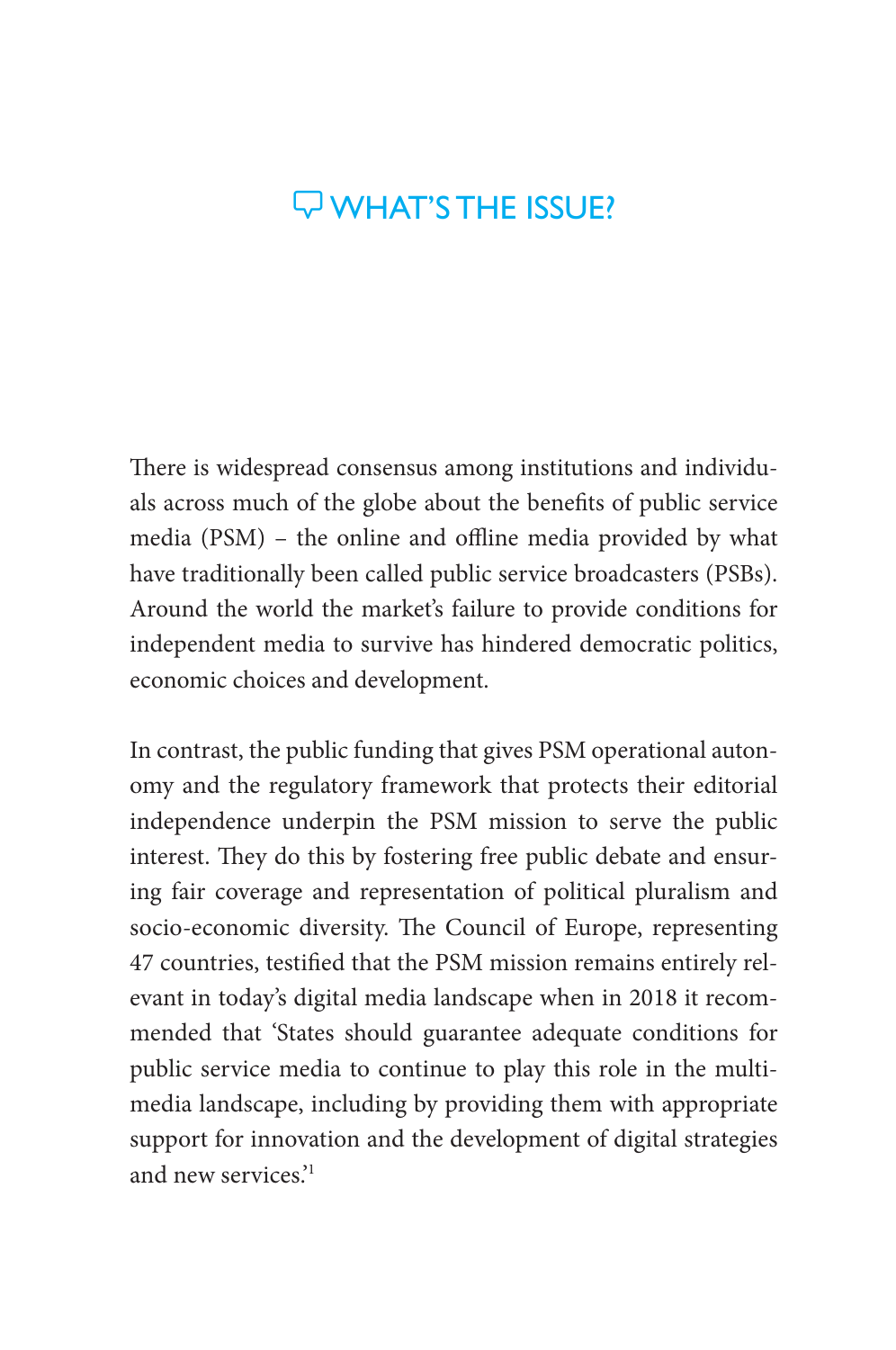Yet there is a perennial problem of embedding and sustaining PSM in environments where the relevant funding and regulatory models are unfamiliar or are rejected by those in power. Confidence that alternatives to market models can be established in such settings is often low, especially where financial resources are limited, or political stability is fragile. It is hard to argue that past attempts to support reform of state broadcasters in such situations have been uniformly worthwhile.

### **'Is it futile to try to promote PSM in challenging environments?'**

Is it therefore futile to try to promote PSM in challenging environments? This Policy Brief considers research evidence that suggests it need not be pointless, since there are alternative, incremental approaches that have achieved success. Success in this context may not mean transformative change but simply recognition that media are part of an institutional and socio-political fabric that can be affected by small steps. The viability of PSM depends not on individual media entities but on an entire ecosystem encompassing bodies involved in media regulation and licensing, or representation of journalists and media practitioners, along with laws underpinning civil society advocacy on behalf of media users.

### **'The viability of PSM depends not on individual media entities but on an entire ecosystem'**

As the complexity of this ecosystem suggests, PSM models can never be imposed from outside. The initiatives discussed here may involve some transnational or cross-cultural cooperation.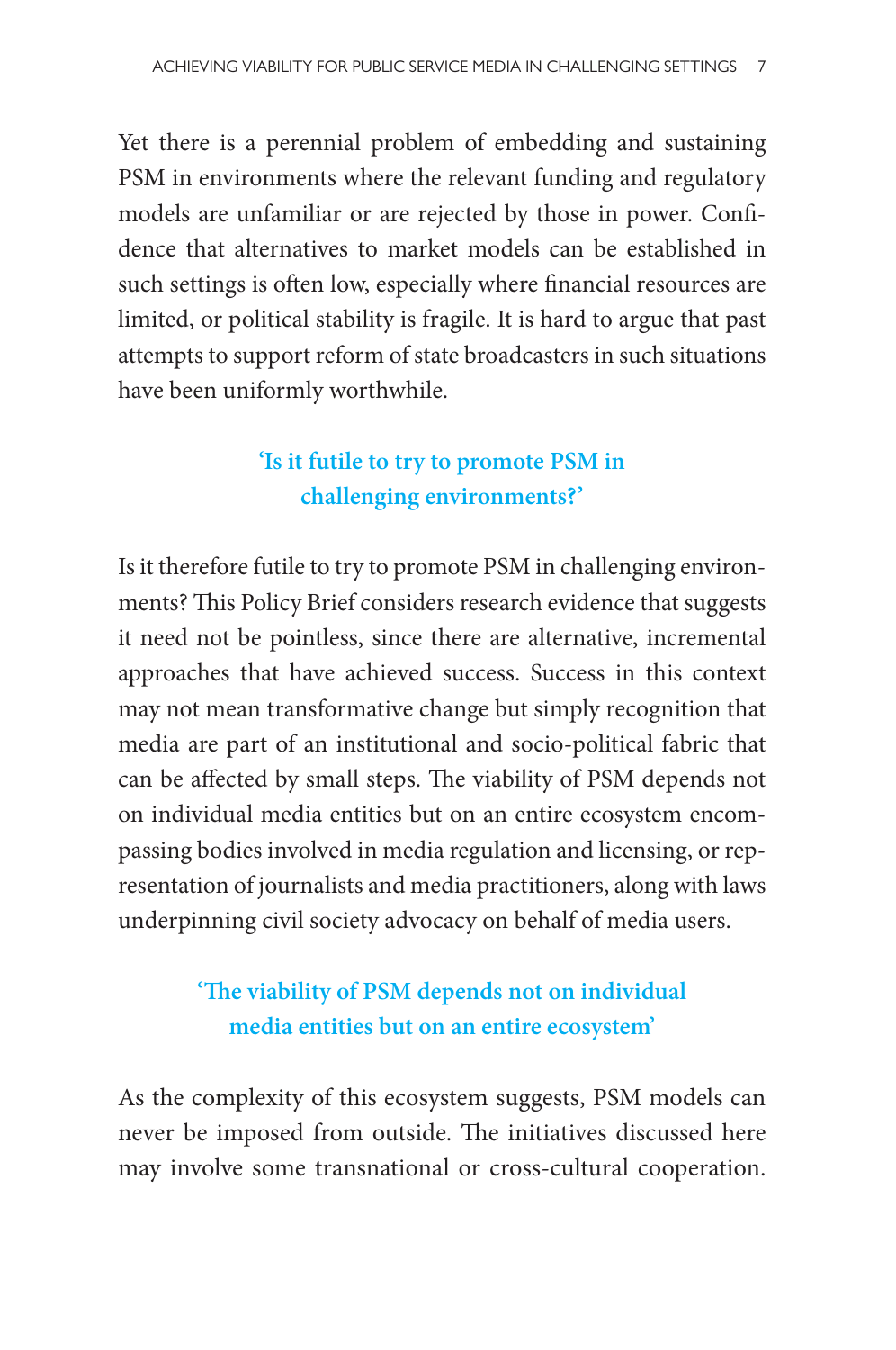Yet essentially they depend on local players and stakeholders engaging in one or more of a range of regulatory or editorial practices that they can develop organically, from the grass roots up. That leaves open the possibility of countries in different continents using various reference points and terminology in pursuit of the same public interest function that anglophone sources dub PSM.

In parts of sub-Saharan Africa, for example, the concept of *ubuntu*  embraces the fact that human beings are connected and can only thrive as individuals through the growth and progress of others. *Ubuntu* offers a meaningful rationale for policies that benefit the community. The social science approach to African self-understanding that has come to be known as *Afrokology* can also serve in redefining the public interest principle in PSM, so that all can find it relevant and deserving of popular support.

### **'In places … critical distinctions between public, state and government have become blurred'**

Eurocentric discourse, emanating from ideas about individual rights and citizenship negotiated over centuries, has not always been best placed to promote the perceived desirability of PSM in Arab countries. Here notions couched in terms of 'publicness' and 'public service' have limited currency. In places with decades-long histories of government media monopolies, critical distinctions between public, state and government have become blurred in relation to media ownership.

Instead, private media and social media networks are often seen as holding the key to publics having a chance to communicate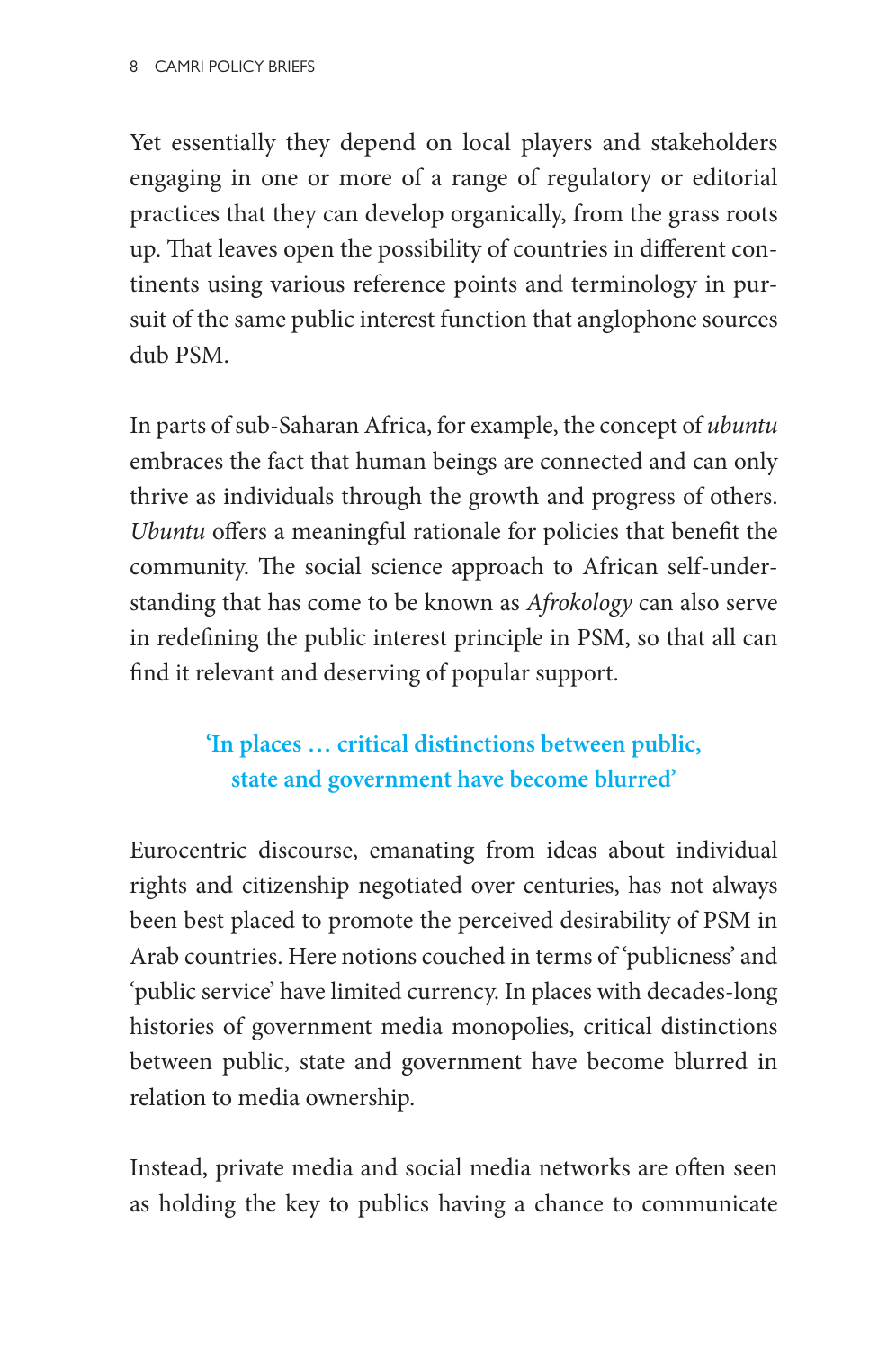in ways that are denied to them by state-run media. Should such media feature in the push for PSM? In Morocco, private radio stations have attracted millions of listeners across the country by using colloquial languages and producing shows that intentionally engage with listeners' social and economic grievances. In Zimbabwe, in contrast, the presence of six national radio stations, ten local radio stations and ten internet radio stations transmitting from outside the country did little in 2019 to serve democratic debate. Most such stations were producing content aligned to vested political and economic interests.

### **'Audiences are self-evidently vital to any PSM-related initiative'**

Audiences are self-evidently vital to any PSM-related initiative; they judge its credibility and thus determine its viability and longterm sustainability. In traditional PSM settings – such as those in northern Europe – audiences own public service media through their financial contributions, mandating governments to arrange collection of specific fees or levies. Elsewhere, audiences may be paying compulsory licence fees without having any stake in running the service funded from the money they pay.

If, in consequence, media users rely heavily on big social media corporations for information and entertainment, where do these fit into landscapes that pose challenges for PSM? Are they part of the problem or part of the solution? The analysis that follows notes levels of market dominance that allow some platforms to influence public debates and considers ways to address their role as one element in a holistic approach towards achieving viability for PSM in challenging environments.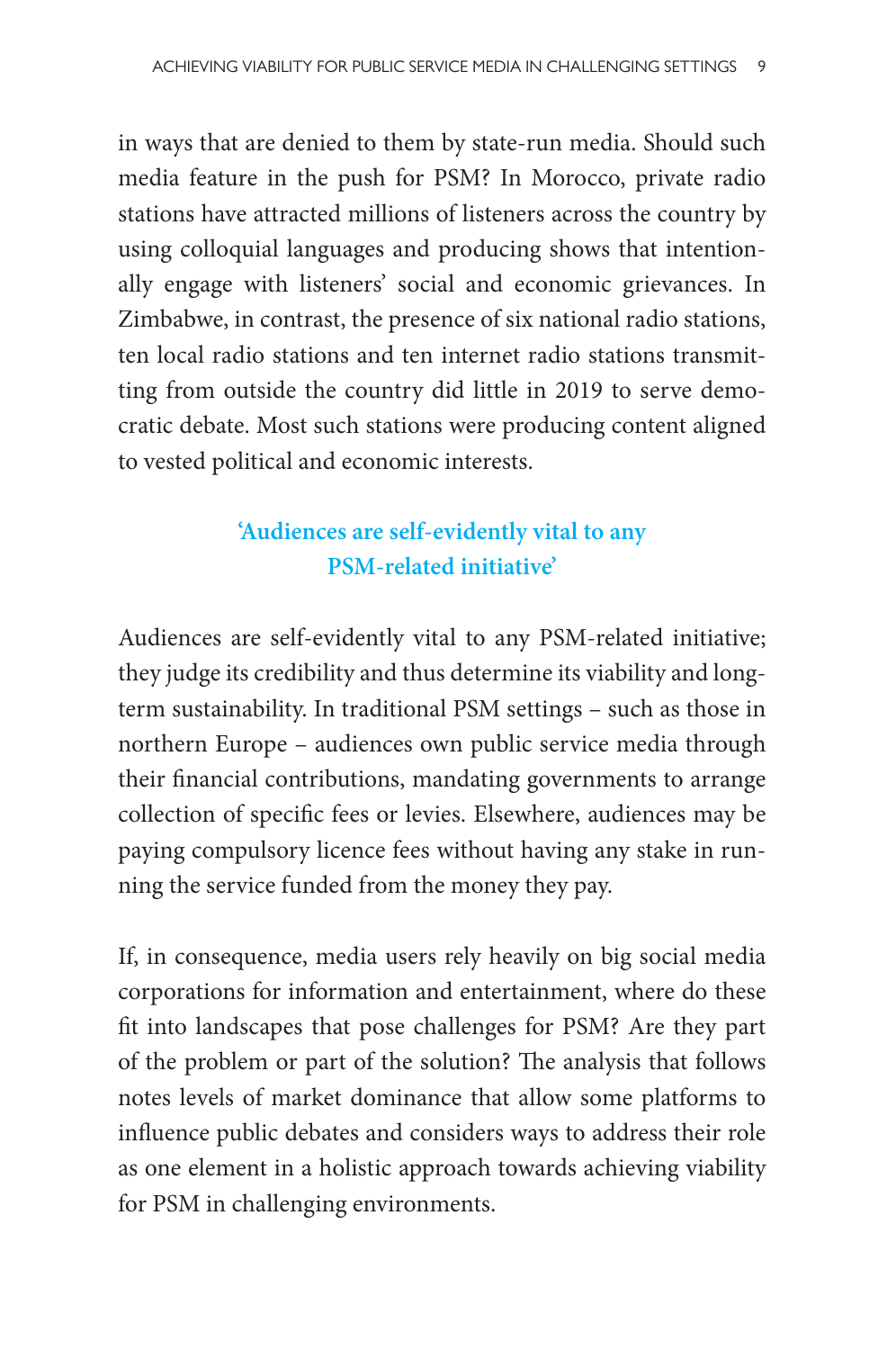# <span id="page-12-0"></span>P RESEARCH EVIDENCE

This Policy Brief summarises evidence presented by the authors at a CAMRI Policy Observatory Event on 18 June 2019, under the title 'Securing Core Elements of Public Service Media in African, Arab and European countries'. The event considered:

- **>** support for public interest media in Africa and Asia
- **>** how social media could assume elements of public service responsibility
- **>** openings that could increase support for PSM in Jordan, Morocco, Tunisia and Lebanon
- **>** a lack of qualitative audience research as a shortcoming of public media provision
- **>** policy challenges faced by public broadcasters in Zimbabwe and southern Africa.

Incidentally, the event demonstrated the value of PSM by showing how public service broadcasters in northern Europe had outperformed private operators in responding to the information needs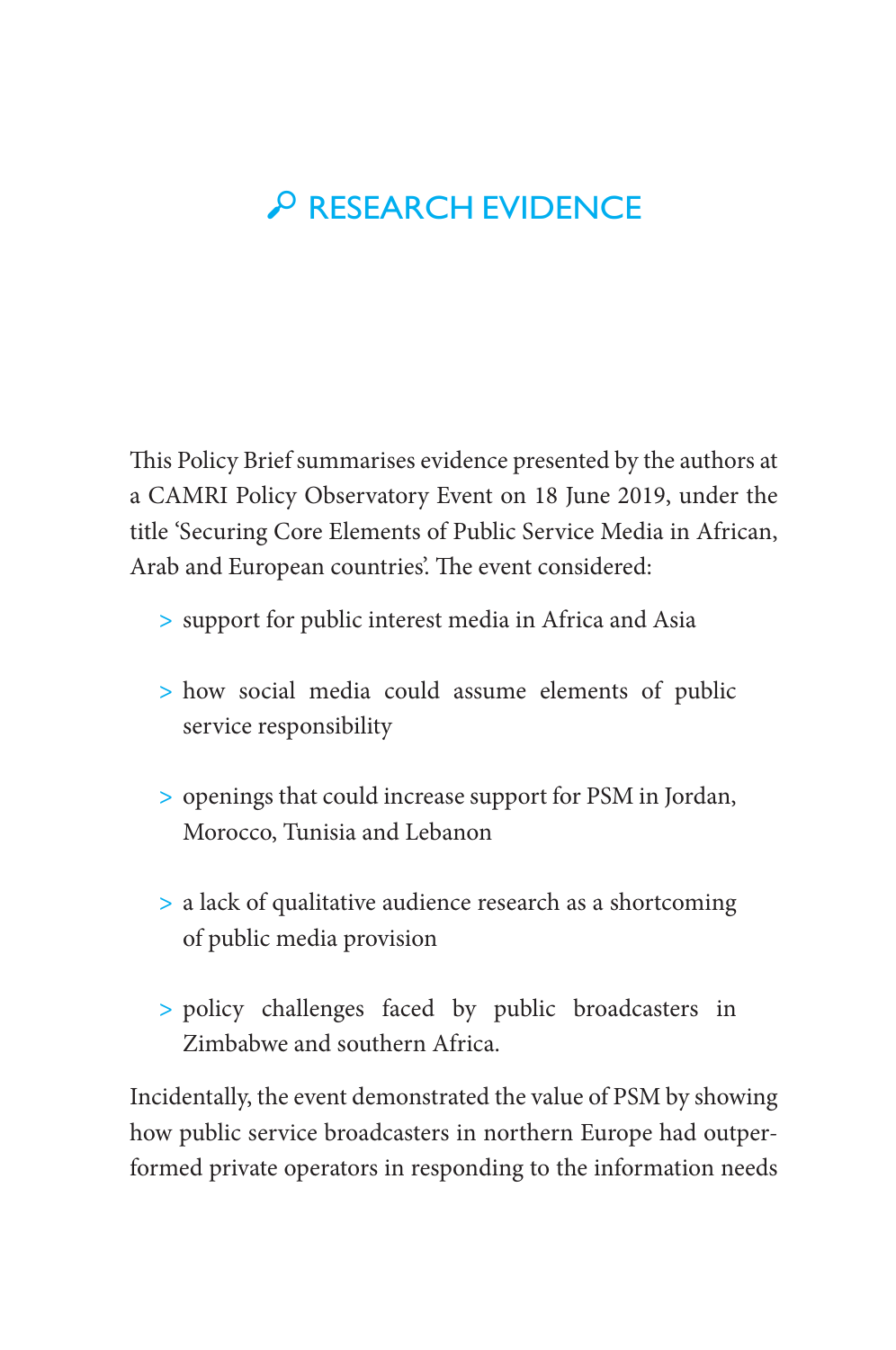of young children affected by sudden population movements resulting from forced migration[.2](#page-27-2)

Discussion at the event revealed a consensus that securing PSM calls for a holistic approach.

#### <span id="page-13-0"></span>A Typology of Project-Based Approaches

James Deane, director of Policy and Research at BBC Media Action, suggested that there may be more options available for supporting subsidised public interest media systems than is often recognised. Based on BBC Media Action experience, he presented a typology of six project-based approaches to supporting public interest media systems. These were not to be seen as a comprehensive inventory but as an initial framework to illustrate these approaches' diversity, success and impact and as an invitation to more creative ways of approaching the issue. His typology focused on project-based examples and not on systems-based approaches to the process of subsidising PSM.

**> The Transformational Approach:** In rare moments of democratic transformation, it may happen that the state broadcaster and the state are sufficiently determined to bring about change that they provide the resources and sustained political commitment to establish a PSM system. Examples include transformation of the Tanzanian Broadcasting Company in 2009–10 and the ongoing development of Télévision Tunisienne (TTV). The Tanzanian project was successful in the short term but, as with similar transformations elsewhere, faltered with the breakdown of the democratic reform process itself.<sup>3</sup>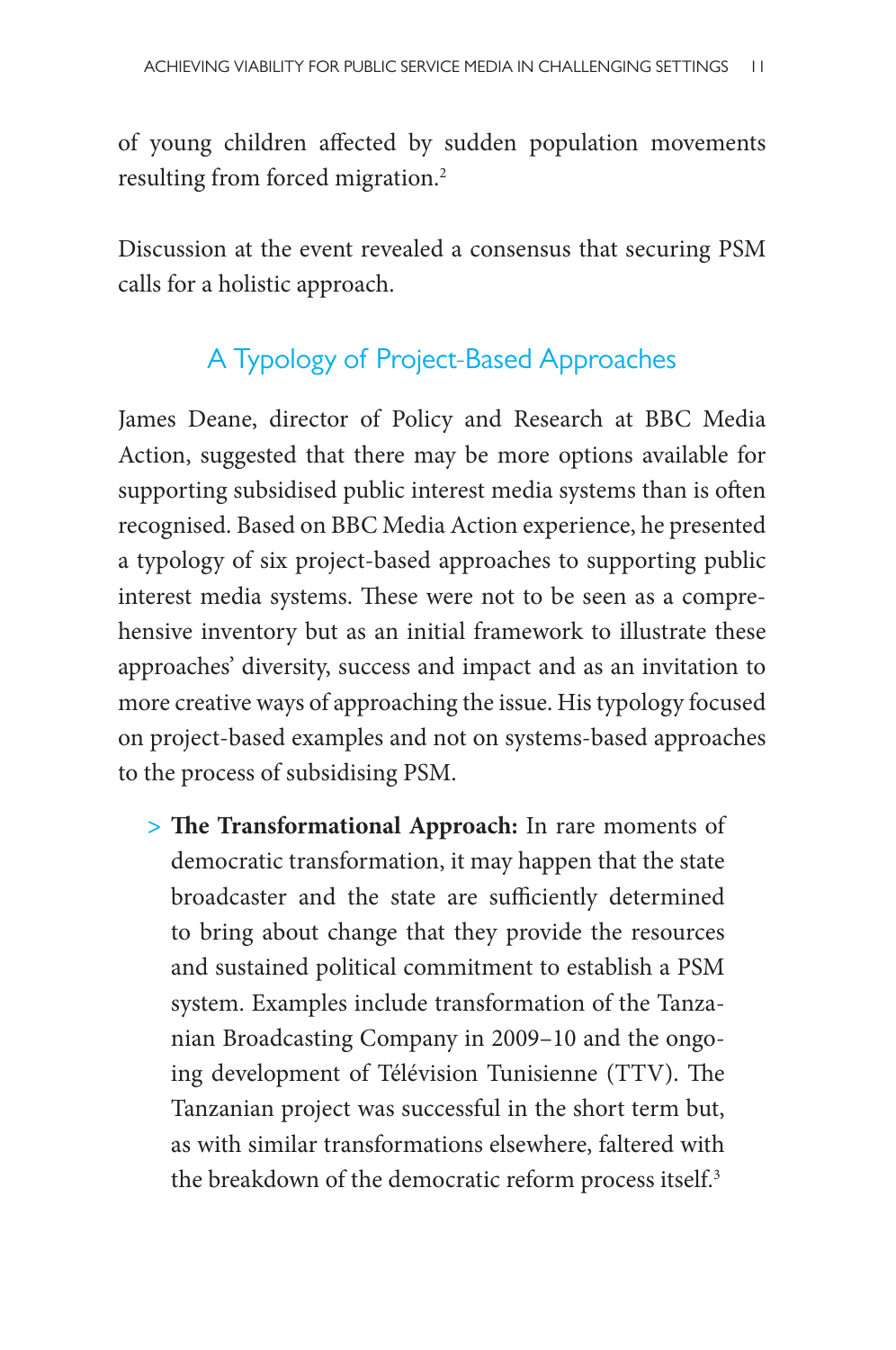- **> The Incremental Approach:** Where expectations are low that the reform process will lead to transformational change, efforts may be justified by societal and democratic benefits offered by small-scale changes. Myanmar TV, previously focused entirely on government announcements and government news, accepted support for newsroom changes that led to a gradual, limited shift to news more attuned to public expectations. It introduced a new current affairs radio programme run by an all-female production team and a popular radio drama focused on improving social cohesion and tolerance[.4](#page-27-4)
- **> Start-Ups At Scale and Over Time:** This approach recognises that efforts to reform the state broadcaster are unlikely to be worthwhile or, in countries with poor security, achievable. Instead, it focuses on supporting the foundation of new institutions or platforms. Examples include Al Mirbad, started in 2005, which is one of the longest running initiatives supported by BBC Media Action and perhaps the most trusted media institution in Iraq, with a strong broadcast and online reach and a strong relationship with its audience.

Opportunities for such initiatives are increasing and recent efforts have taken the form of digital first/digital only platforms. These have benefited from high levels of internet penetration even in places where power supplies can be unreliable. An example is El Kul (For Everyone) in Libya. This is a Facebook platform for news and public debate operated by Libyan staff from Tunisia and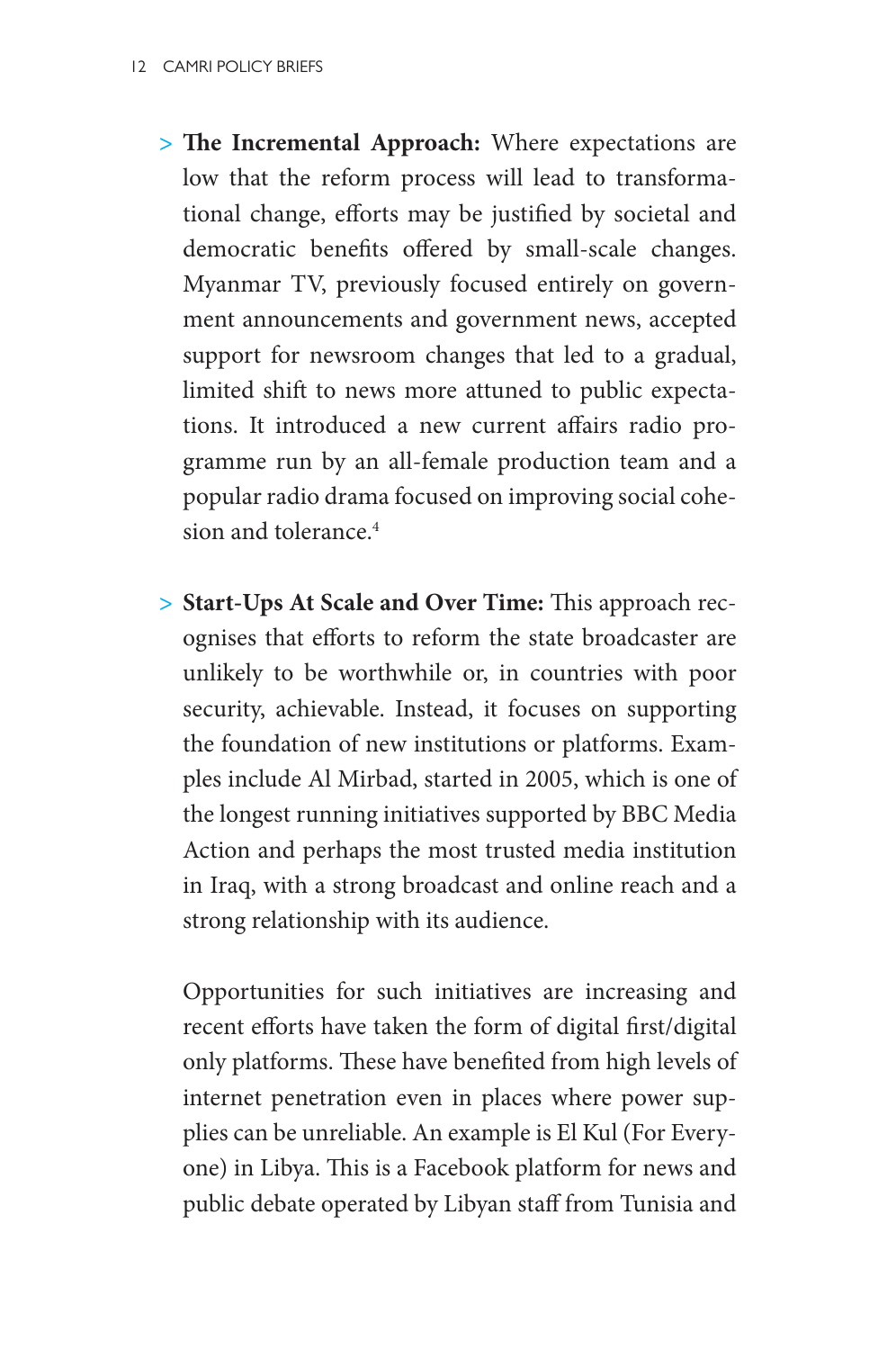has more than 500,000 subscribers – a significant reach, relative to Libya's population of 6.8 million, of whom nearly 4.3 million were Facebook users in 2018. These initiatives assume increasing levels of cost recovery but also – since a sustainable business model is not available – calculate that the public benefits of their existence justify sustained assistance over time.

- **> Supporting Universality:** Some countries have an existing public service broadcaster that is functioning in terms of funding, reasonable degrees of editorial independence and due impartiality, but is not fulfilling a key PSM characteristic, namely engaging all in society. The approach here is exemplified by past work to support efforts by Estonian and Latvian PSBs to better serve these countries' large Russian-speaking populations.
- **> Co-Production Approach:** Co-producing programmes is an effective way to build skills and capacity, especially those involving public debate styled on the BBC's *Question Time*, in which public figures face questions from studio audiences in a different location each week. Coproduction in this case provides a role model for what PSM looks or sounds like for audiences, for governments and for the media institution itself. It often leads to competing copycat shows from other broadcasters when they realise such programming can be popular. The BBC name is used only when partners agree to BBC editorial standards of independence and impartiality, but these partners may be state or commercial broadcasters. Examples include BBC *Sajha Sawal* (Common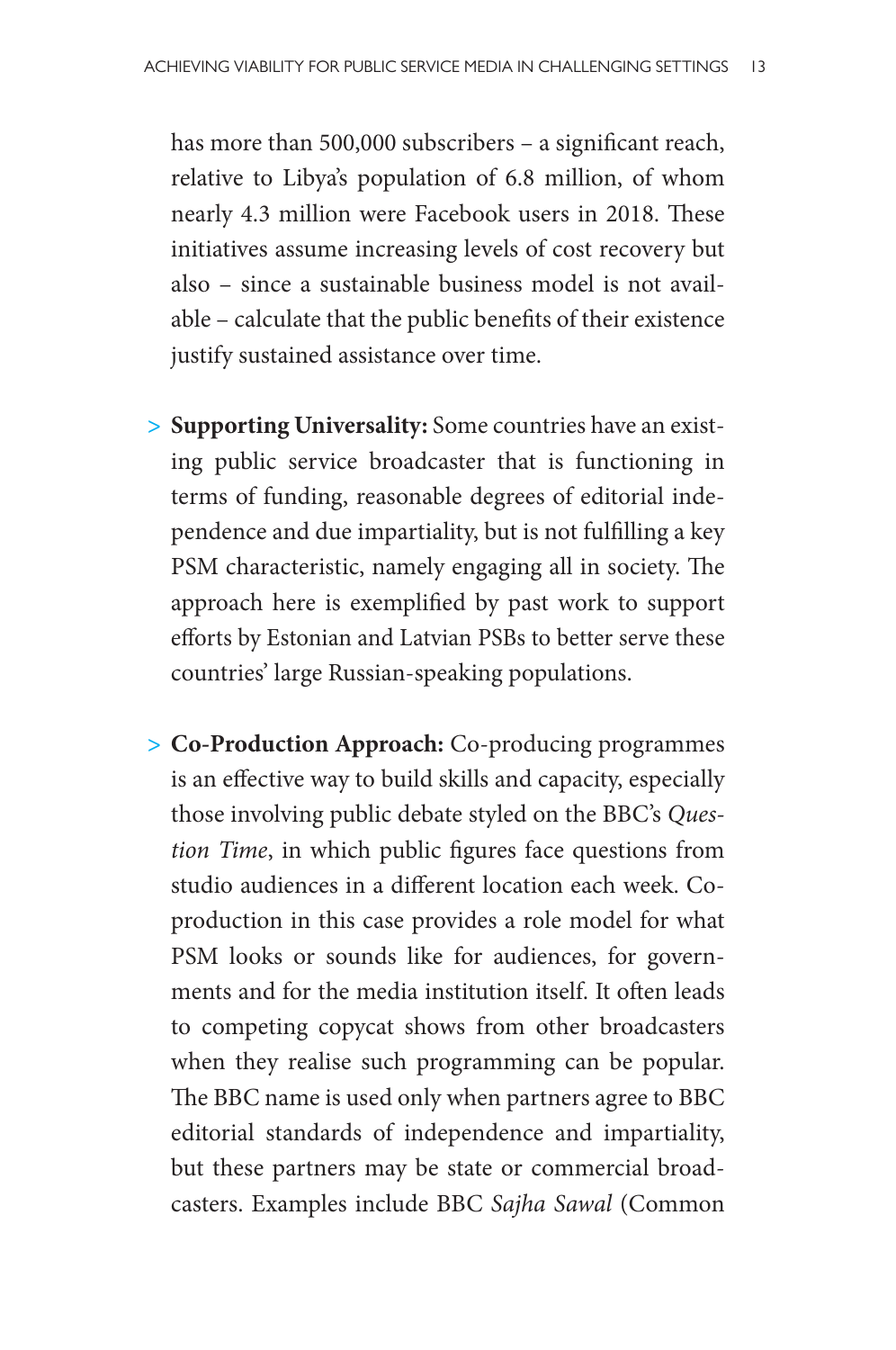Questions) in Nepal, *Open Jirga* in Afghanistan, *Sanglap* (Dialogue) in Bangladesh or *Sema Kenya* (Kenya Speaks). Typically they attract up to around one in four of the adult population and have facilitated a more deliberative framework for debate.

**> Networked Approach:** Support can be provided for networks of community or commercial media entities committed to working in the public interest. Support includes capacity building, business advice and content sharing, as has happened in Zambia, Tanzania and Nepal.

#### <span id="page-16-0"></span>Initiatives in Other Institutions

Media reform initiatives in recent decades have often been framed in terms of whether they take place in an 'enabling environment'. This refers to a country's political and judicial institutions and how far they support freedom of expression and information and, more widely, the full range of activities undertaken in the public interest that complement media output such as fair regulation and licensing, monitoring of content, handling complaints and collective representation of media practitioners. Drawing on checklists contained in the UNESCO Media Development Indicators template,<sup>5</sup> Naomi Sakr drew attention to openings that have occurred in regulatory bodies and journalism unions in a small number of southern and eastern Mediterranean states.

**> Audiovisual Media Regulators.** The regulatory bodies of Jordan, Lebanon, Morocco and Tunisia are the only Arab members of the Mediterranean Network of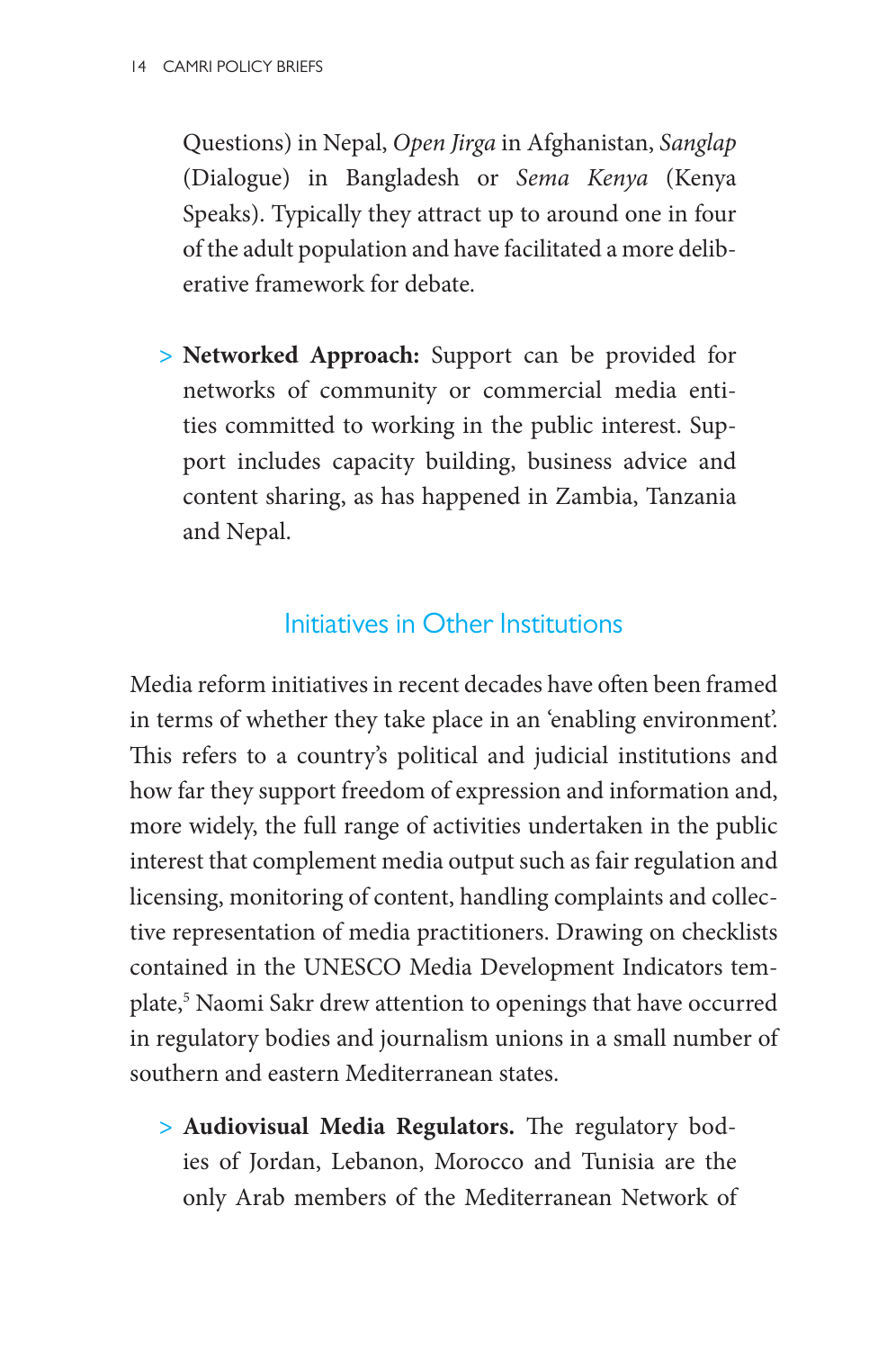Regulatory Authorities (MNRA). Since the MNRA also includes the authorities of countries with functioning PSM systems and requires its members to be independent, membership carries commitments but also provides moral support. Morocco's HACA, whose powers to ensure diversity and pluralism in broadcasting were extended by the parliament in 2016, was entrusted with vice-presidency of the MNRA in 2018 (although its hosting of the MNRA Plenary Assembly in Rabat in December 2019 was adjourned). HAICA of Tunisia and the CSA of Lebanon have had peer-to-peer exchanges with European regulators and other stakeholders.

Jordan's Media Commission has licensed the country's first local 24-hour news channel, Al-Mamlaka. Launched in July 2018 as a state-funded public service operation, the service is intended to be independent and to create a 'close bond with Jordanian citizens by providing a forum for all voices to be heard'.[6](#page-27-6) Al-Mamlaka replaced plans for a new channel that was to have been part of the state-run broadcasting network[.7](#page-27-7)

**> Journalism Unions.** The long-running saga of journalists' representation in Tunisia illustrates the potential for journalism unions to exert positive influence on the media climate. The Syndicat national des journalistes tunisiens (SNJT) replaced a government-controlled body as the result of journalists' own votes in 2008, before the revolution in 2010–11. Since then it has been credited with holding firm against government attempts to co-opt media outlets.<sup>8</sup>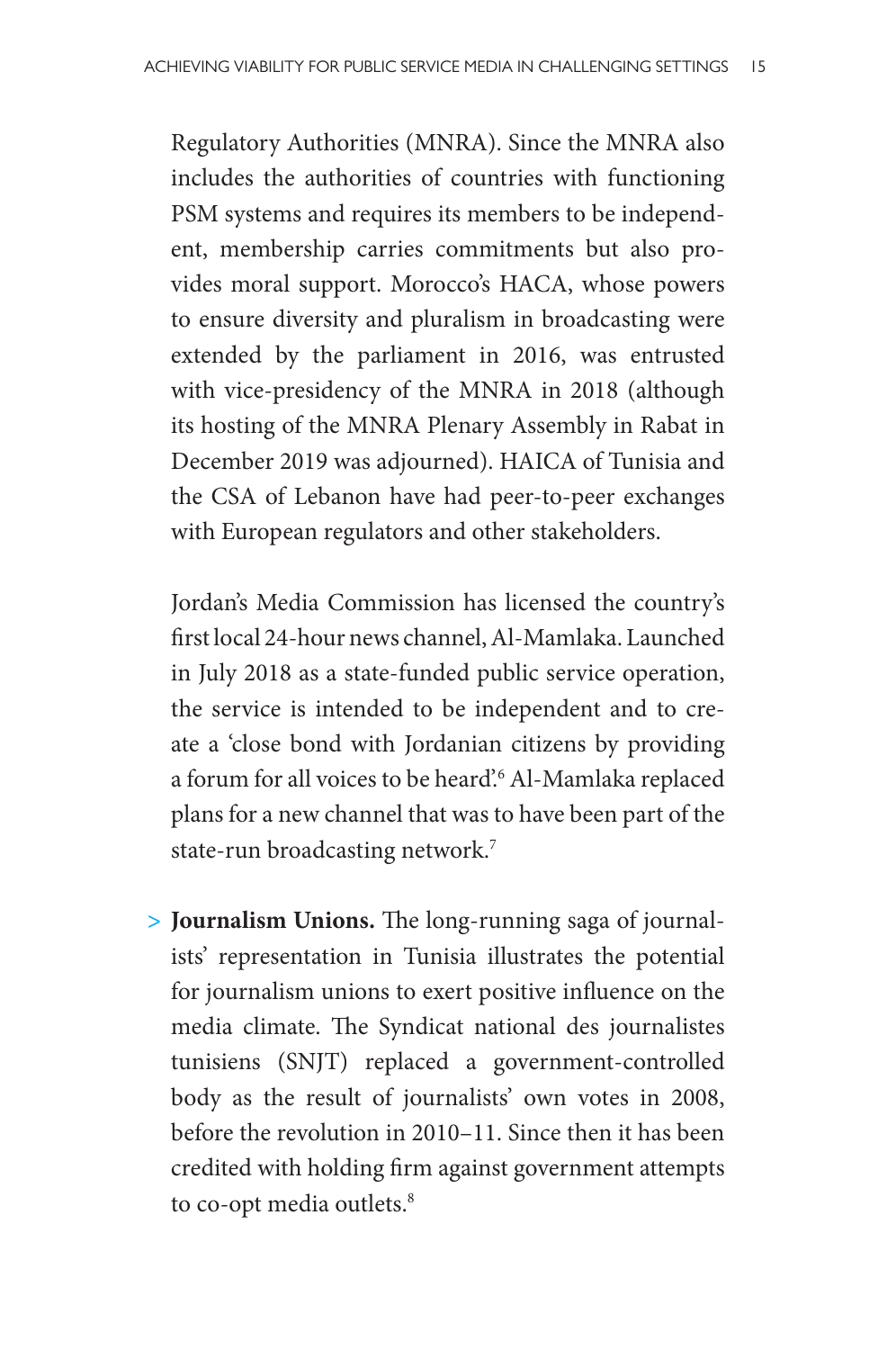### <span id="page-18-0"></span>Approaches to Media Users and Social Media Platforms

Audiences for PSM are key to their viability, and ways for PSM to reach audiences are today a challenging policy issue as users turn to social media platforms as their (main) source of news. This applies especially to young media users whose future media habits are still being formed, with much of their present media use currently on-demand and personalised.

Two reports in 2019 from the Reuters Institute for the Study of Journalism closely analysed young people's news consumption. One, researched in eight European countries, showed that, in six of them, the proportion of respondents aged 18–24 years getting news from Facebook and YouTube was greater than that getting news from the online service of the countries' PSM provider/s[.9](#page-28-1) Exceptions were the UK and Finland, although in the latter case Facebook was a news source for more under-25s than YLE online, and YLE online outperformed YouTube by just one percentage point.

The second report, however, showed that media users aged 18–34 still valued traditional news brands, although 'almost always in a digital format'. It concluded that members of this age group want 'news access to be easy, and entertaining – but they also want it to be authentic, fair, and meaningful' and they 'certainly don't want it to be dumbed down'.[10](#page-28-2)

Research suggests that responses to this situation, that seems to be replicated across many more countries, lie in innovative policies towards tech giants such as Facebook and YouTube's owner,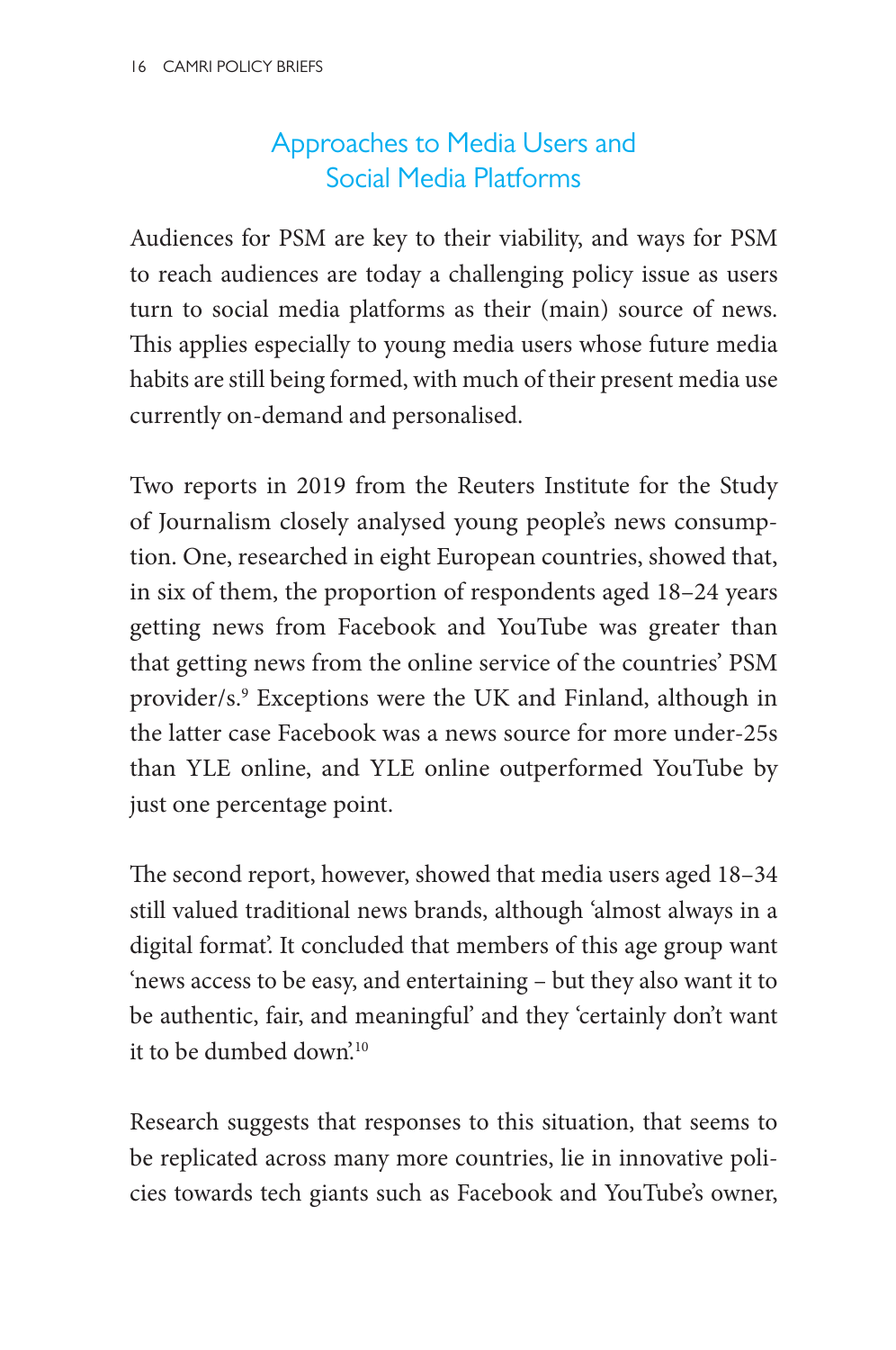Google, along with better understanding of young audiences and closer alignment with audiences in general.

**> Moderation of Online Content Distributed by Tech Giants.** Pierre François Docquir, referring to ARTICLE 19 research on policy towards social media platforms, $11$ noted that current practices of content moderation on social media offer very little in terms of transparency and virtually no remedy to individual users. Online content distribution's impact on the public sphere is not yet fully understood. Yet the platforms in question operate at such a level of market dominance that they can exert decisive influence on public debates. The business model of giant tech companies rests upon their capacity, through the analysis of individual preferences, to ensure that users make themselves available for advertisers on the platform. How then can they assume elements of public service responsibility, such as defending and promoting pluralism and ensuring fair coverage of political parties during elections?

Taking account of Facebook's own decision in 2019 to create a forty-member Oversight Board to adjudicate content issues, ARTICLE 19 has looked at existing modes of content regulation and moderation. Where platforms regulate speech by virtue of their contract with users, they find this has failed to provide adequate transparency or protection of rights[.12](#page-28-4) Co-regulation, involving state support for privately-run self-regulation, has also been found wanting in terms of ensuring freedom of expression. Instead, based on a two-day meeting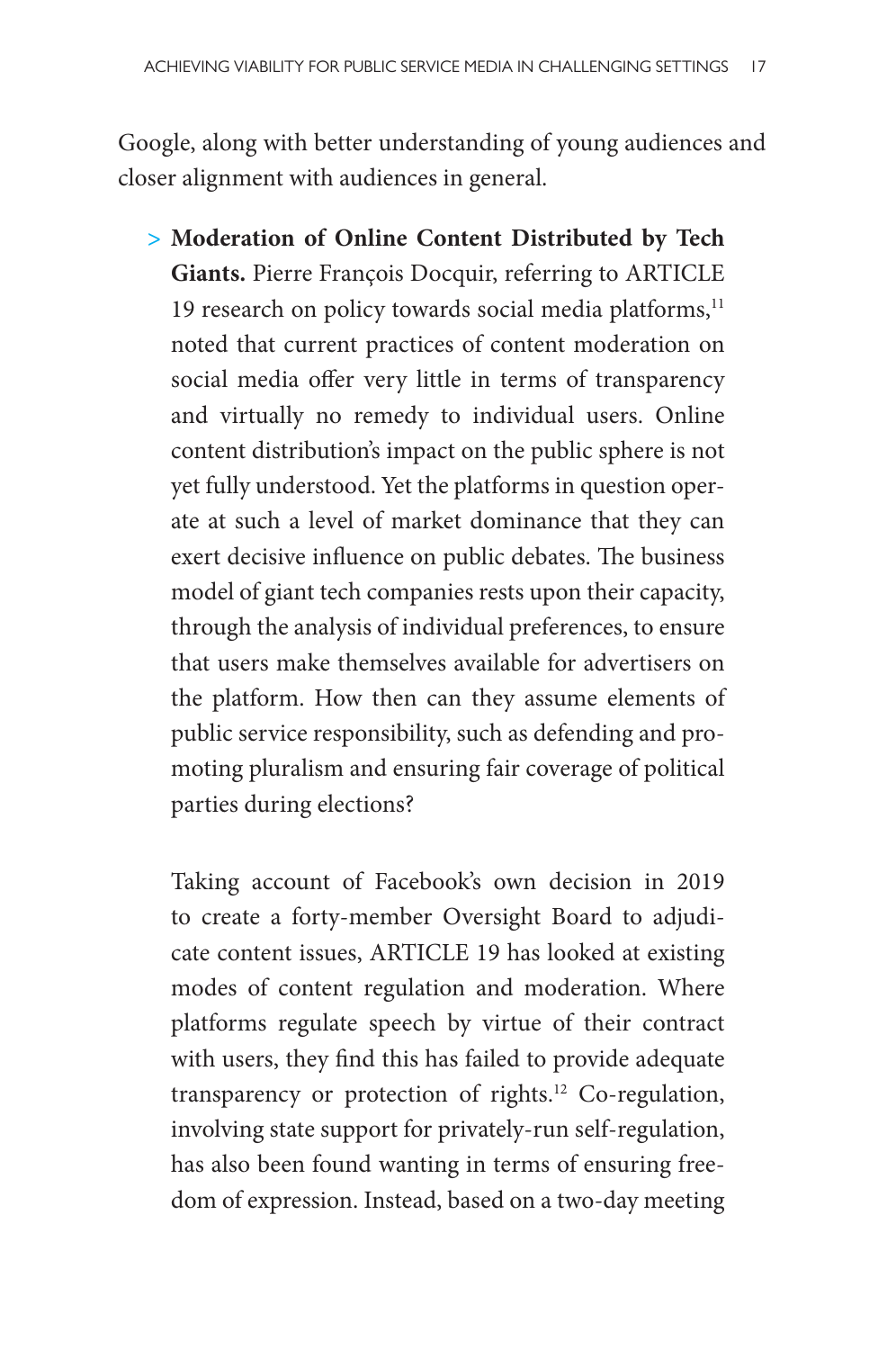in February 2019 with stakeholders, including Facebook, YouTube and Twitter, ARTICLE 19 has proposed the creation of an independent, accountable and transparent multi-stakeholder mechanism that can provide a forum to approach content moderation on the basis of international human rights standards.[13](#page-28-5)

**> Qualitative Audience Research.** Tarik Sabry quoted statistics from regional surveys showing that audiences in Arab countries rely on private media for discussion of public issues, thereby forging what he called 'do-it-yourself publicness'. He said the evolving picture is one of a quasi-competitive media landscape that is strategically exploited by authoritarian regimes, but to perceive the picture only in these terms overlooks audiences' ability to resist, subvert and speak to power.

Use of social media, notably Facebook in North African countries or Twitter in Saudi Arabia, has widened the scope of protest cultures. Yet little is understood about how everyday cultural practices of ordinary people tap into, or amplify, public media characteristics of privately-owned media. In the absence of qualitative audience research – let alone ethnographic research with media users – media practitioners, media regulators, media academics and civil society groups across the Arab region all make assumptions about what audiences think or want without any scientific evidence.<sup>[14](#page-28-6)</sup>

**> Targeting Relevance and Trust.** PSM is usually defined via the key attributes of: universality (meaning that the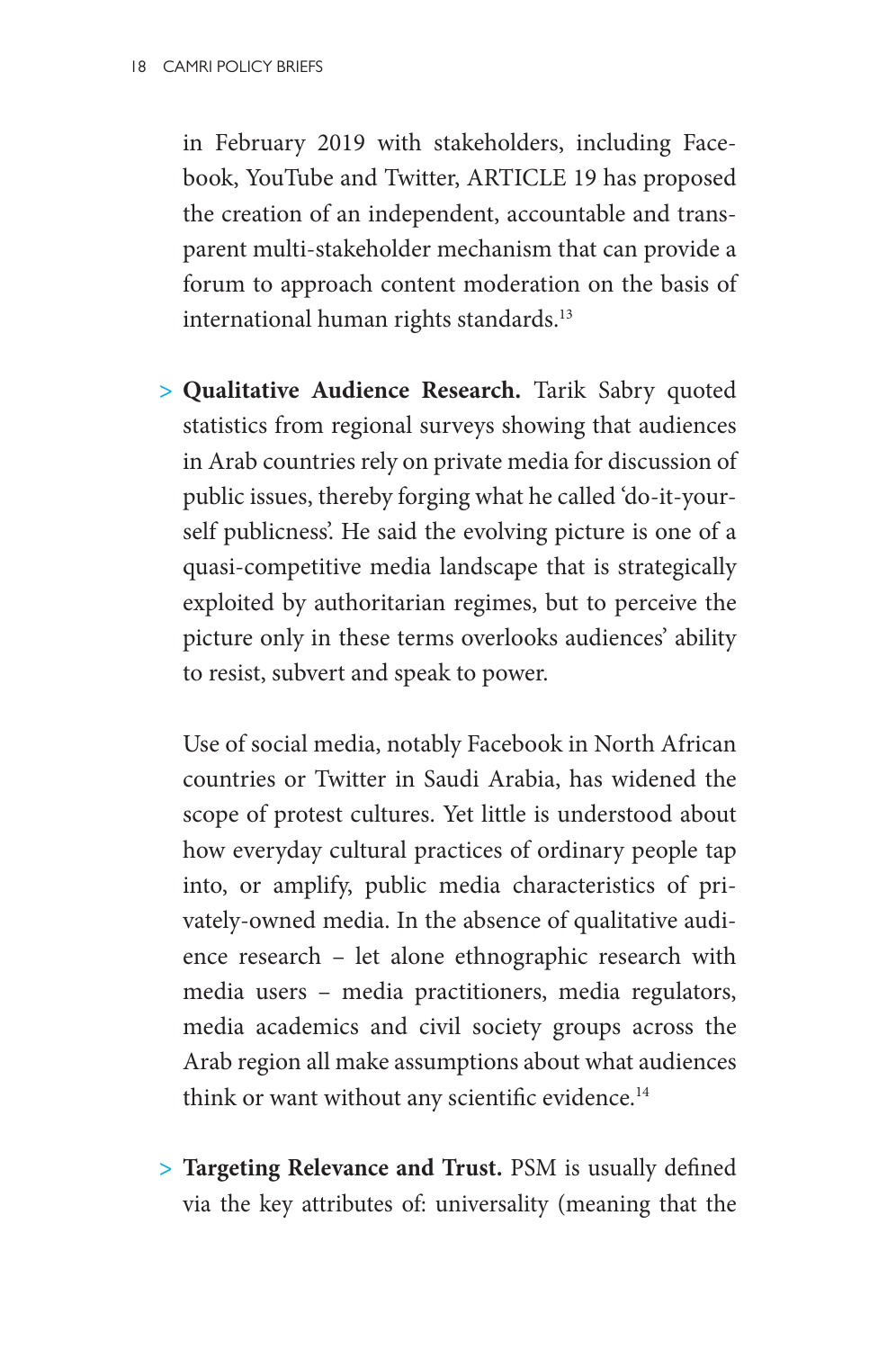entire population has full access to the service); diversity (in the genres of programme offered, audiences targeted and subjects discussed); independence (through protection from political and commercial pressures); and distinctiveness (through a remit to innovate and set high standards).[15](#page-28-7) The second and third of these translate into relevance and trust[.16](#page-28-8) Winston Mano's current research advocates new pathways for impactful PSB policy reform in southern Africa using coalitions of civil society groups.<sup>17</sup> He pointed out that if public service media are financed by the public, they must be controlled by the public and not only designed *for* the public but also *with* them.

Mano's research includes evidence gathered during and since the multi-stakeholder December 2013 conference in Midrand, South Africa, seat of the Pan-African Parliament. This event led to the 'Midrand Call to Action on Media Freedom and Public Broadcasting in Africa'. Mano's research shows that independent and accountable broadcasters operating in the public interest are still a pipe dream in most of Africa.[18](#page-29-1) It shows there is a need to unpack the public service concept using Africanist thinking so that all media users in African countries can find it relevant.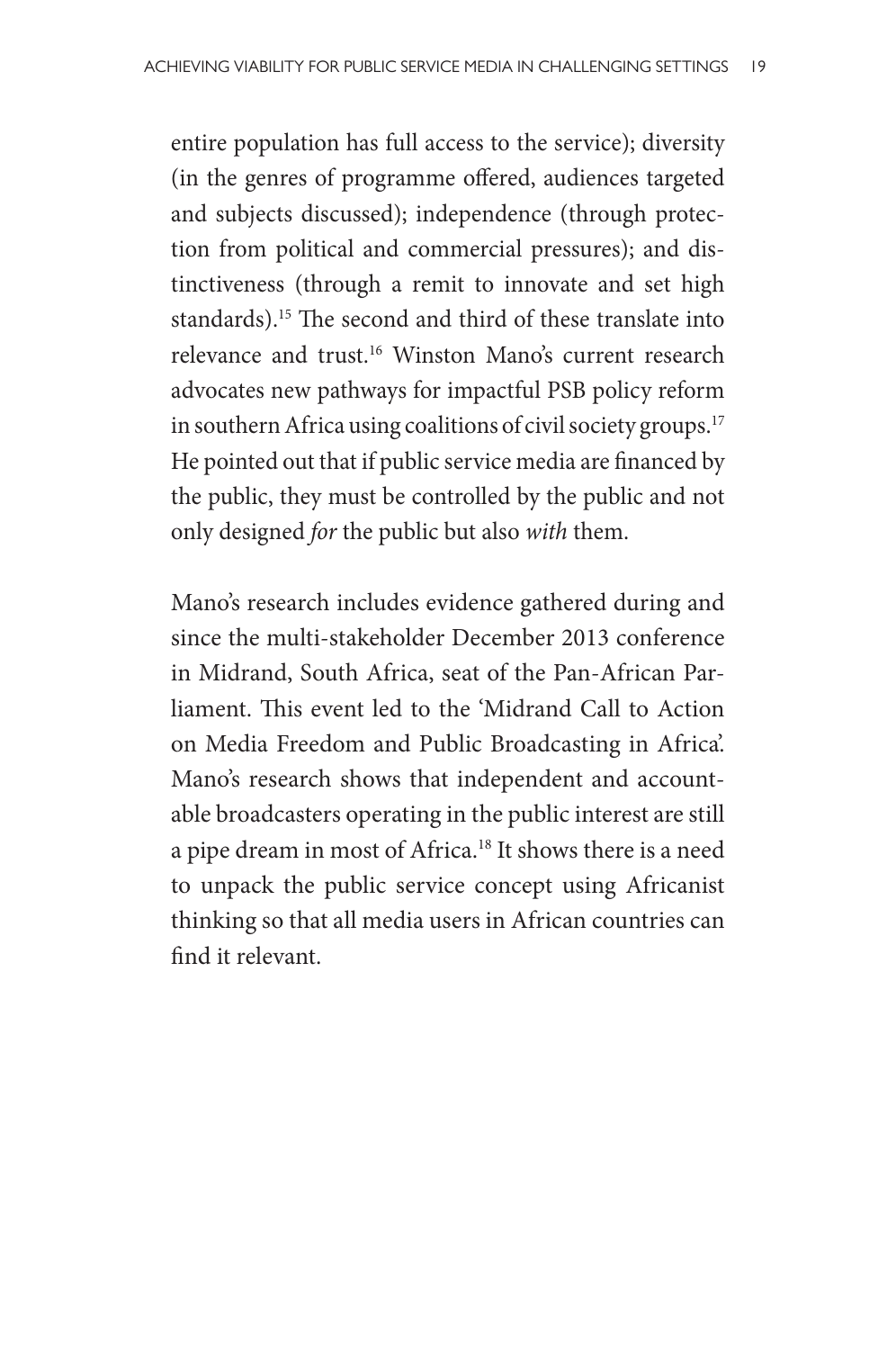## <span id="page-22-0"></span>E REVIEW OF POLICY OPTIONS

The term 'challenging settings' contained in the title of this Policy Brief indicates the existence of several dilemmas inherent in discussing policy options and recommendations. The first is that power holders who benefit from undemocratic media systems are, by definition, unlikely to welcome policies designed to give greater voice to the public and enhance democratic debate. The second dilemma is that PSM models cannot be imposed from outside, as became apparent through attempts in the Balkans in the  $1990s^{19}$  $1990s^{19}$  and again in Iraq after the 2003 US-led invasion.<sup>20</sup> The 'options' identified below are those that risk being adopted in efforts at internal reform in the wake of a significant change of political leadership, such as took place in Ethiopia and Malaysia in 2018, or alternatively through external support provided to media under the heading of 'development cooperation.'

#### <span id="page-22-1"></span>Putting PSM at the Centre

The word 'transition' has often appeared in discussion of media reform policies, usually in reference to optimistic expectations of democratisation in hitherto non-democratic countries. In what are routinely, but often erroneously, described as 'transitional' circumstances, such expectations may include a focus on the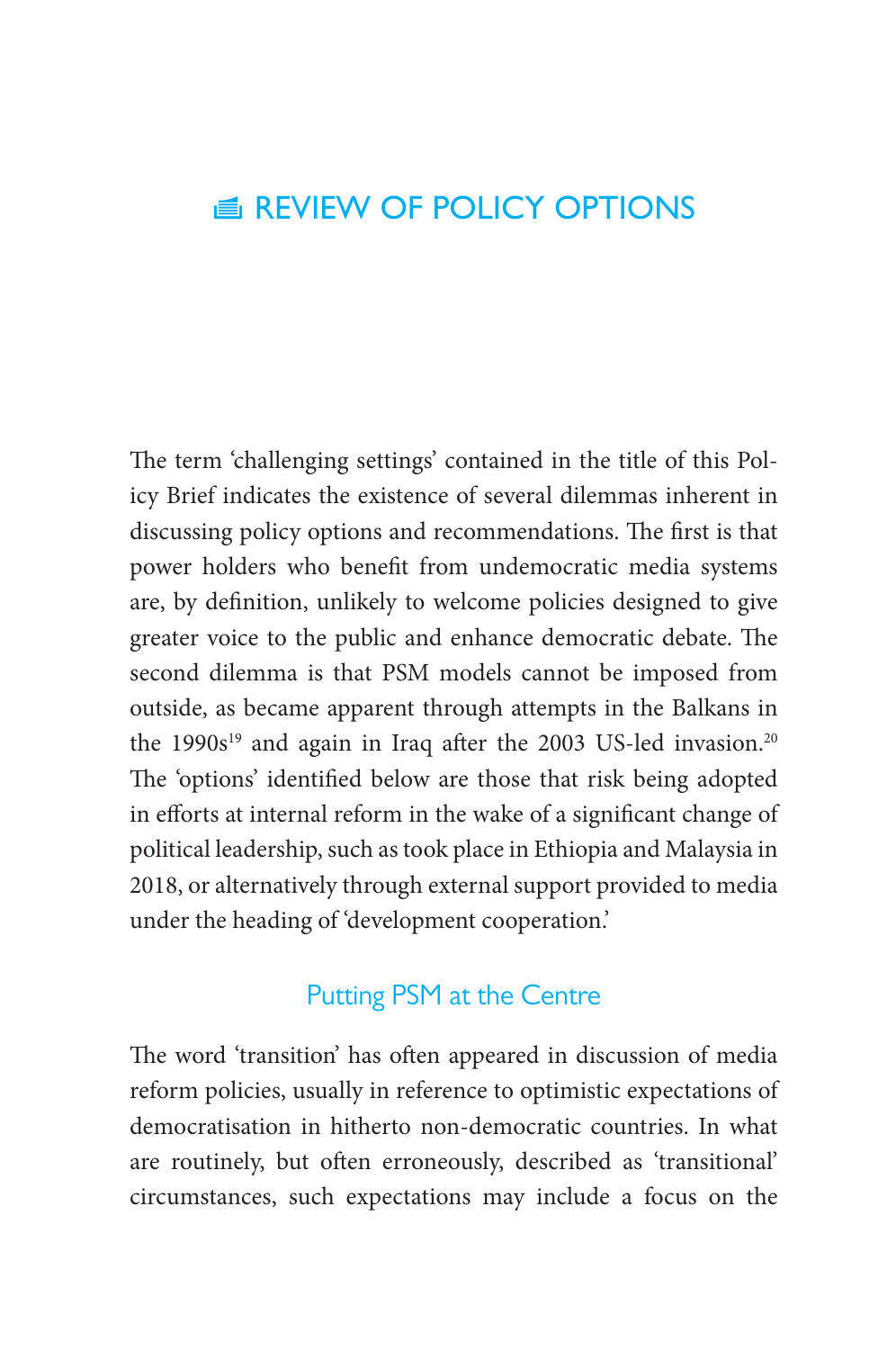state broadcaster and moves to transform it from government mouthpiece to a public service media provider. Previous studies have concluded that results from such transformation efforts are mixed, not least because they need to take place in the context of 'meaningful' political and economic reforms that underpin 'surrounding institutions' and can preserve the PSM provider's independence[.21](#page-29-4) Yet, even when it is recognised that PSM embodies a set of principles that should apply not only to 'national broadcasters or state corporations' but to 'various legislative and regulatory frameworks,<sup>22</sup> there is still a tendency to present a media-centric analysis in which the starting point for policy approaches is the media landscape itself. A consensus appears to be emerging in the media development sector that seeking to reform state broadcasters is fading as a policy option – not least because social media activity renders contemporary media landscapes highly complex and enhances the reach of new public interest media on various platforms. That consensus needs to extend to recognising the pitfalls of media-centrist policies and the important relational structures that link the media with the economy, culture, society and politics.

#### <span id="page-23-0"></span>Sidelining the PSM Model

Another policy option is to respond to the ubiquitous changes in media landscapes and media consumption by questioning whether PSM functions are worth supporting as a priority over other elements of media development. Even in countries with a long history of public service broadcasting, it has become commonplace to question whether public subsidies are still warranted for services that face growing competition from subscription video-on-demand (SVOD) providers such as Netflix and Amazon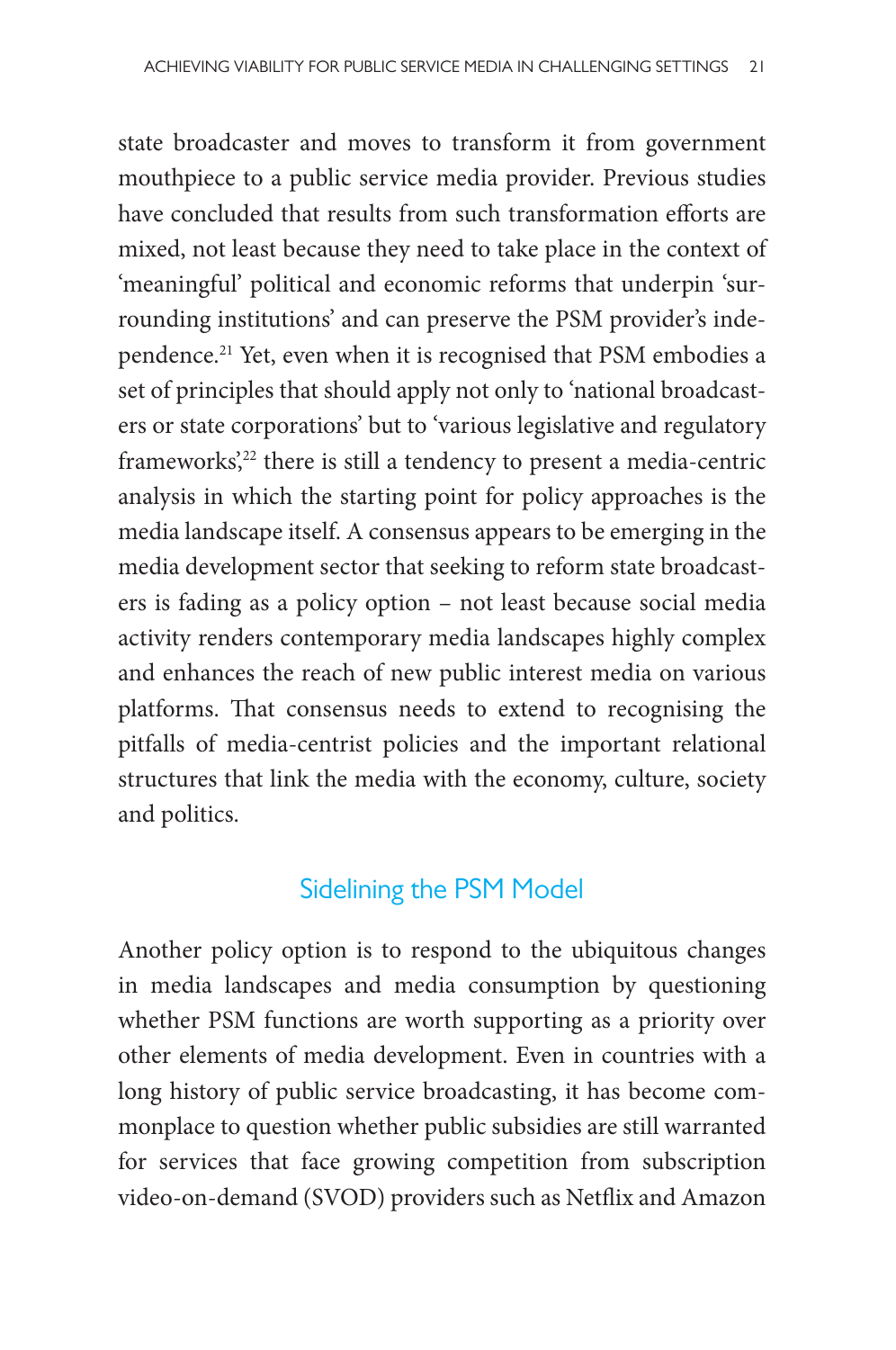and video-sharing platforms like YouTube, and which demonstrably struggle to keep up with the demands of diverse societies and the media habits of younger generations.

The argument is heard that PSM is either redundant or should be relegated to meeting only those demands for information or entertainment that are not met by the market. Indeed, a UK parliamentary committee in 2009 suggested that certain programmes and services merit public finance and special regulatory treatment and others do not[.23](#page-29-6) In 2019, however, after several years in which the rise of global commercial players put ever-increasing pressure on public service broadcasters in terms of the cost and supply of talent and in terms of audience share, a comprehensively-researched inquiry by the UK House of Lords Communications Committee, (for which Steven Barnett of the University of Westminster was appointed as specialist advisor) determined that public service broadcasting remained 'as vital as ever'.<sup>[24](#page-30-0)</sup> That conclusion, echoing the Council of Europe endorsement quoted at the start of this Policy Brief, buttresses the Policy Recommendations set out below.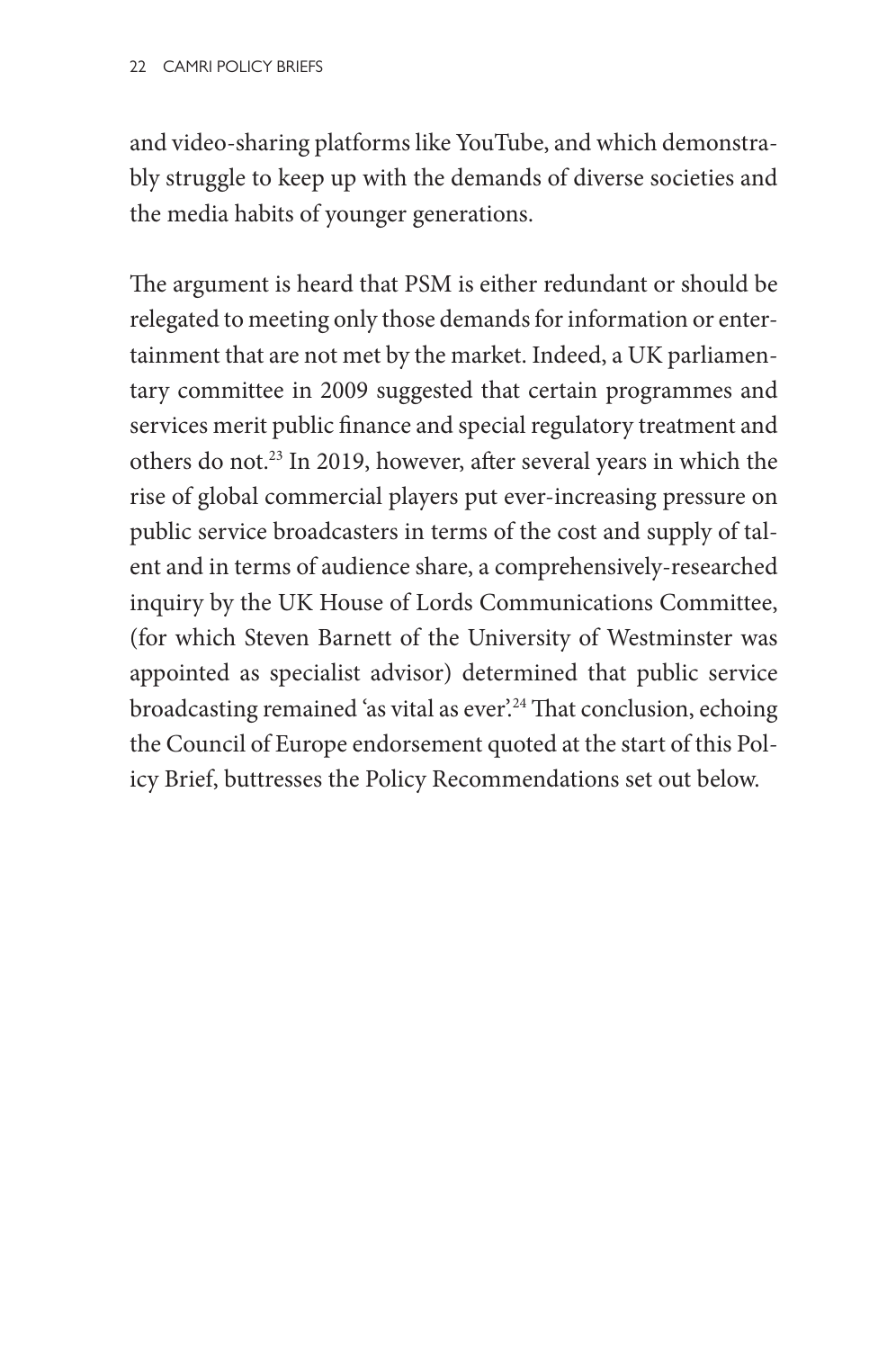## <span id="page-25-0"></span>**V** POLICY RECOMMENDATIONS

A holistic approach, as understood in this Policy Brief, refers to a set of policies that recognise not only the central importance of PSM to the health of media systems and politics but also the importance of a whole range of institutions other than media outlets in achieving viability for PSM.

#### <span id="page-25-1"></span>Deploy Keys Within the System as a Whole

- **>** Keys to achieving viability for PSM exist within complex political and social systems; these extend beyond media to encompass a range of supporting functions. **Policy should be devised with the existence of these keys in mind.**
- **> That means being aware of, reinforcing or promoting various types of opening,** for example in entities that deal with regulation and licensing; in organisations that represent the interests of journalists and other media practitioners; and in civil society bodies advocating on behalf of media users as well as media producers.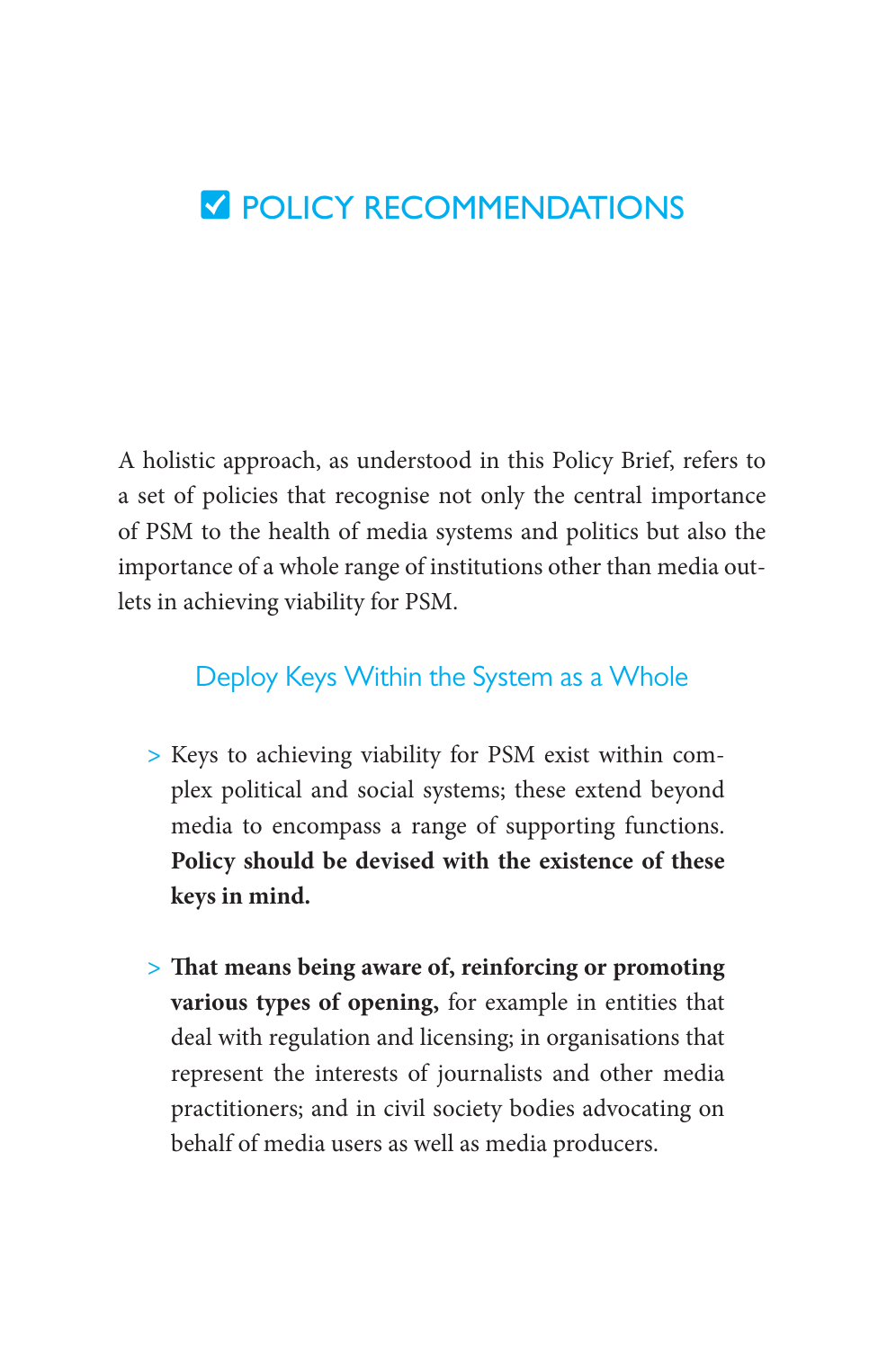- **> PSM viability depends on audience attitudes.** Policies aimed at achieving viability should include qualitative audience research.
- **> The principles of PSM, or media in the public interest, need to be unpacked** as part of public consultations informed by local concepts and experience. As such, media initiatives should be designed *with* the public, not just for them and their relevance needs to be readily apparent to potential users.

#### <span id="page-26-0"></span>Consider Social Media as Part of the System

Use of social media has widened the scope of protest cultures. Yet little is understood about how everyday cultural practices of ordinary people tap into, or amplify, public media characteristics of privately-owned media. Under certain circumstances, social media can be part of a push for PSM.

- **> Any PSM initiative should have the availability of relevant PSM content on social media** at its core because the way younger audiences use social media will be decisive in the way they view initiatives in favour of PSM.
- **> Collective learning is needed regarding how to place public service responsibilities on social media giants.** ARTICLE 19 has proposed a multi-stakeholder forum to resolve problems of content moderation that affect social media platforms' influence on public debates.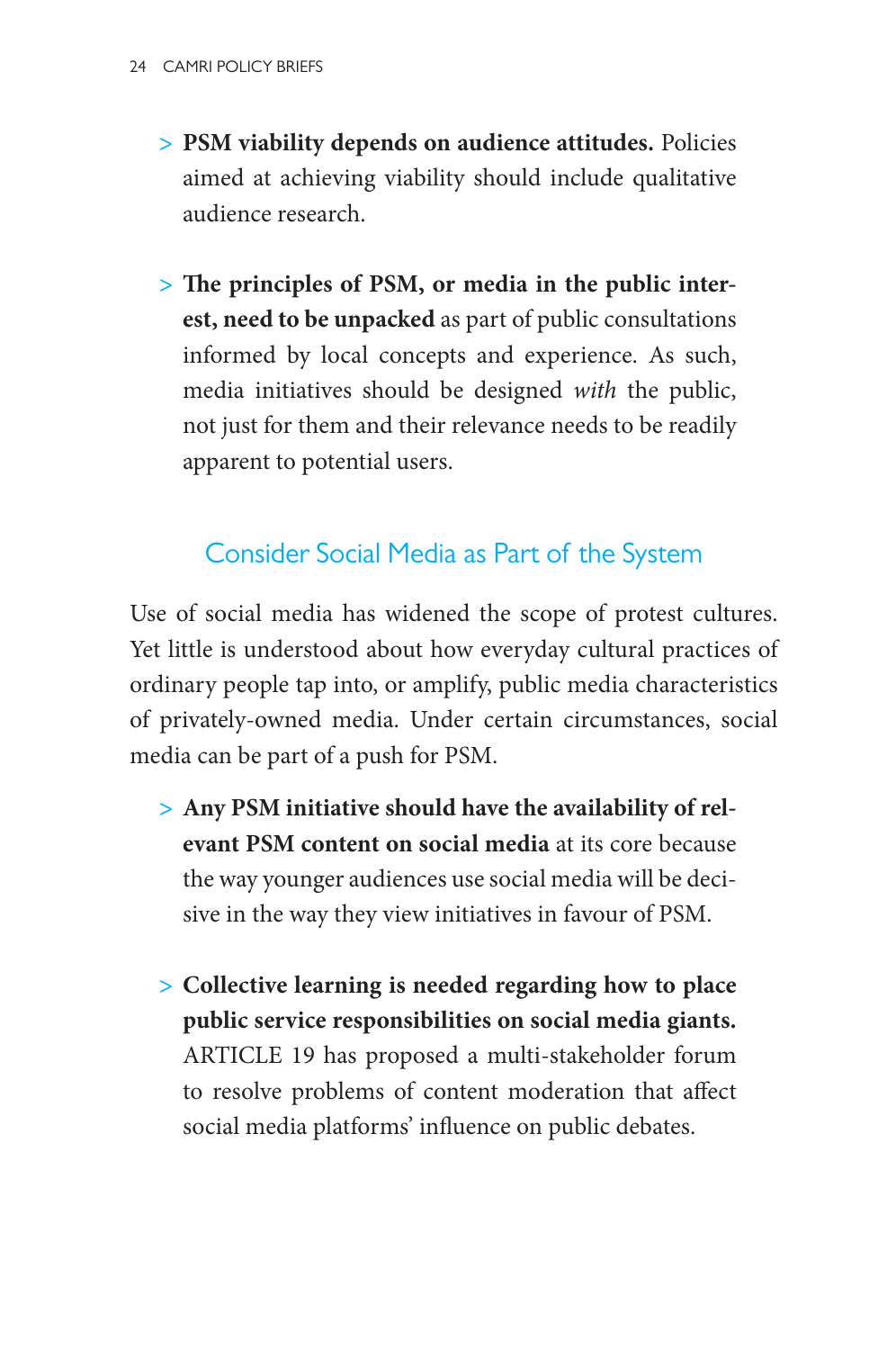# <span id="page-27-0"></span>**E** NOTES

- <span id="page-27-1"></span><sup>1</sup> Council of Europe, Recommendation CM/Rec(2018)1 of the Committee of Ministers to member States on media pluralism and transparency of media ownership, at [https://search.coe.int/](https://search.coe.int/cm/Pages/result_details.aspx?ObjectId=0900001680790e13) [cm/Pages/result\\_details.aspx?ObjectId=0900001680790e13](https://search.coe.int/cm/Pages/result_details.aspx?ObjectId=0900001680790e13)
- <span id="page-27-2"></span><sup>2</sup> For more on those PSM responses, which are beyond the scope of this Policy Brief, see Naomi Sakr and Jeanette Steemers, *Screen Media for Arab and European Children: Policy and Production Encounters in the Multiplatform Era*. Basingstoke: Palgrave Macmillan, 2019, especially Chapter 5.
- <span id="page-27-3"></span><sup>3</sup> See Phil Harding, *[Public Service Media in Divided Societies:](https://www.bbc.co.uk/mediaaction/publications-and-resources/policy/briefings/public-service-broadcasting-21C)  [Relic or Renaissance?](https://www.bbc.co.uk/mediaaction/publications-and-resources/policy/briefings/public-service-broadcasting-21C)* BBC Media Action Policy Briefing, October 2015, for a summary of the Tanzania experience and the role of PSM in divided societies.
- <span id="page-27-4"></span><sup>4</sup> See [https://www.bbc.co.uk/mediaaction/where-we-work/asia/](https://www.bbc.co.uk/mediaaction/where-we-work/asia/myanmar/tea-cup-diaries) [myanmar/tea-cup-diaries](https://www.bbc.co.uk/mediaaction/where-we-work/asia/myanmar/tea-cup-diaries)
- <span id="page-27-5"></span><sup>5</sup> See <https://en.unesco.org/programme/ipdc/initiatives/mdis>
- <span id="page-27-6"></span><sup>6</sup> Quoted by Roufan Nahhas in 'More media choice promised by Jordan's new Al Mamlaka TV channel', *The Arab Weekly*, 22 July 2018. [https://thearabweekly.com/more-media-choice](https://thearabweekly.com/more-media-choice-promised-jordans-new-al-mamlaka-tv-channel)[promised-jordans-new-al-mamlaka-tv-channel](https://thearabweekly.com/more-media-choice-promised-jordans-new-al-mamlaka-tv-channel)
- <span id="page-27-7"></span><sup>7</sup> Naomi Sakr, *Good Practice in EU Public Service Media and Contemporary Practice in Jordan: A Comparative Analysis*, Paris: UNESCO, 2015, p. 12. [http://www.unesco.org/new/](http://www.unesco.org/new/fileadmin/MULTIMEDIA/FIELD/Amman/pdf/Good_Practice_in_EU_Public_Service_Media_and_Contemporar.pdf)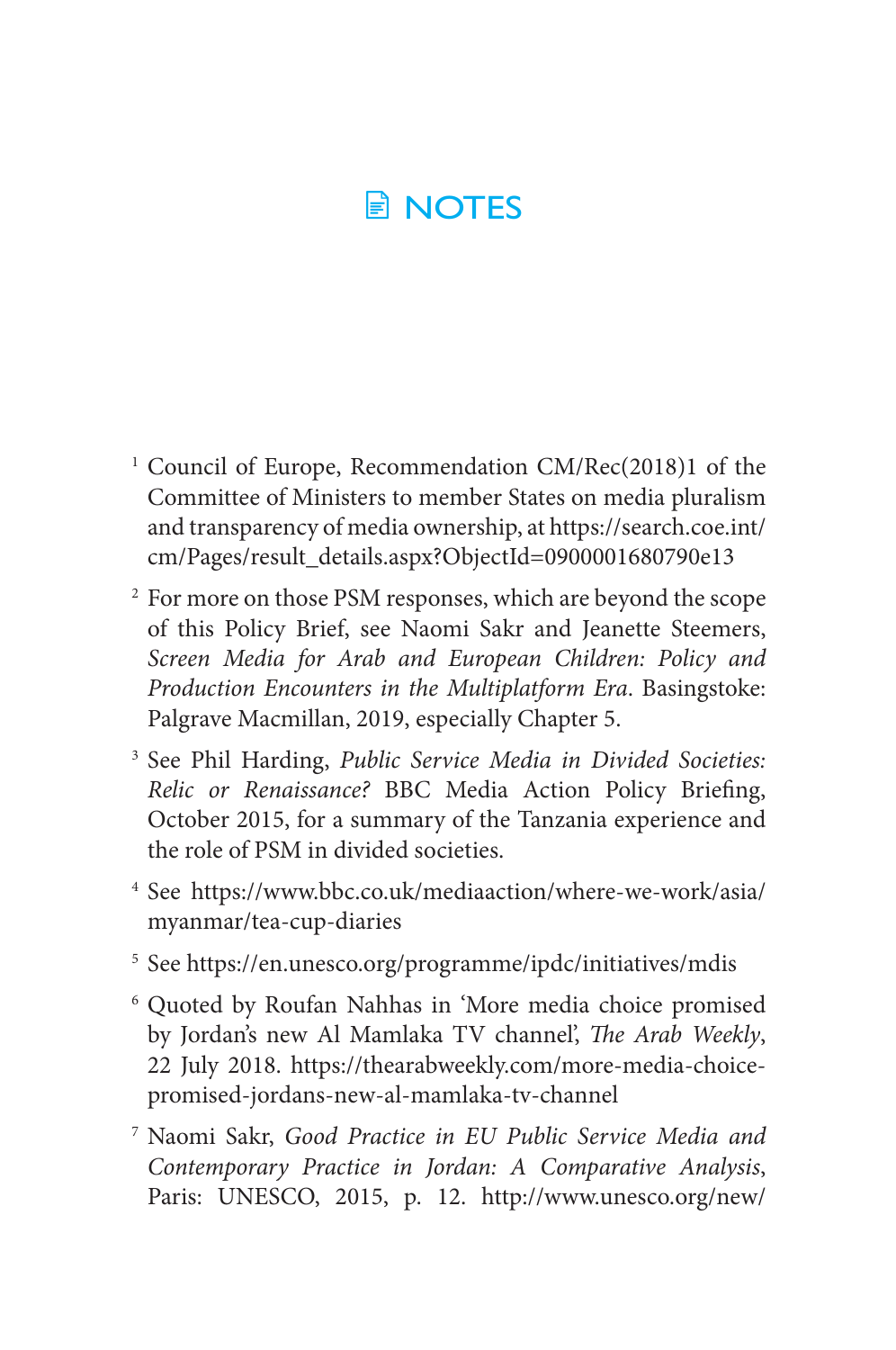[fileadmin/MULTIMEDIA/FIELD/Amman/pdf/Good\\_Prac](http://www.unesco.org/new/fileadmin/MULTIMEDIA/FIELD/Amman/pdf/Good_Practice_in_EU_Public_Service_Media_and_Contemporar.pdf)[tice\\_in\\_EU\\_Public\\_Service\\_Media\\_and\\_Contemporar.pdf](http://www.unesco.org/new/fileadmin/MULTIMEDIA/FIELD/Amman/pdf/Good_Practice_in_EU_Public_Service_Media_and_Contemporar.pdf)

- <span id="page-28-0"></span><sup>8</sup> Hedi Yahmed, 'SNJT, a model for export to the Arab world?', *Nawaat*, 20 February 2019, [https://nawaat.org/](https://nawaat.org/portail/2019/02/20/snjt-a-model-for-export-to-the-arab-world/) [portail/2019/02/20/snjt-a-model-for-export-to-the-arab-world/](https://nawaat.org/portail/2019/02/20/snjt-a-model-for-export-to-the-arab-world/)
- <span id="page-28-1"></span><sup>9</sup> See pp. 15–17 of Anne Schulz, David Levy and Rasmus Kleis Nielsen, *Old, Educated, and Politically Diverse: The Audience of Public Service News*. Oxford: Reuters Institute for the Study of Journalism, September 2019. [https://reutersinstitute.politics.](https://reutersinstitute.politics.ox.ac.uk/sites/default/files/2019-09/The_audience_of_public_service_news_FINAL.pdf) [ox.ac.uk/sites/default/files/2019-09/The\\_audience\\_of\\_public\\_](https://reutersinstitute.politics.ox.ac.uk/sites/default/files/2019-09/The_audience_of_public_service_news_FINAL.pdf) [service\\_news\\_FINAL.pdf](https://reutersinstitute.politics.ox.ac.uk/sites/default/files/2019-09/The_audience_of_public_service_news_FINAL.pdf)
- <span id="page-28-2"></span><sup>10</sup> See pp. 54 and 58 of Antonis Kalogeropoulos, 'How younger generations consume news differently', in Nic Newman et al, *Reuters Institute Digital News Report 2019*, Oxford: Reuters Institute for the Study of Journalism, 2019.
- <span id="page-28-3"></span><sup>11</sup> ARTICLE 19, *The Social Media Councils: Consultation Paper*, June 2019. [https://www.article19.org/wp-content/uploads/](https://www.article19.org/wp-content/uploads/2019/06/A19-SMC-Consultation-paper-2019-v05.pdf) [2019/06/A19-SMC-Consultation-paper-2019-v05.pdf](https://www.article19.org/wp-content/uploads/2019/06/A19-SMC-Consultation-paper-2019-v05.pdf)
- <span id="page-28-4"></span><sup>12</sup> ARTICLE 19, Side-stepping rights: Regulating speech by contract, June 2018, https://www.article19.org/resources/sidestepping-rights-regulating-speech-by-contract
- <span id="page-28-5"></span><sup>13</sup> See<https://www.article19.org/social-media-councils>
- <span id="page-28-6"></span><sup>14</sup> For assumptions made about child audiences, see Tarik Sabry and Nisrine Mansour, *Children and Screen Media in Changing Arab Contexts: An Ethnographic Perspective*, Basingstoke: Palgrave Macmillan, 2019.
- <span id="page-28-7"></span><sup>15</sup> UNESCO, *Public Service Broadcasting: A Best Practices Sourcebook*, edited by Indrajit Banerjee and Kalinga Seneviratne, Paris, 2005, p. 15.
- <span id="page-28-8"></span><sup>16</sup> Naomi Sakr, *Good Practice in EU Public Service Media and Contemporary Practice in Jordan* (see details in Note 7), pp. 7–9.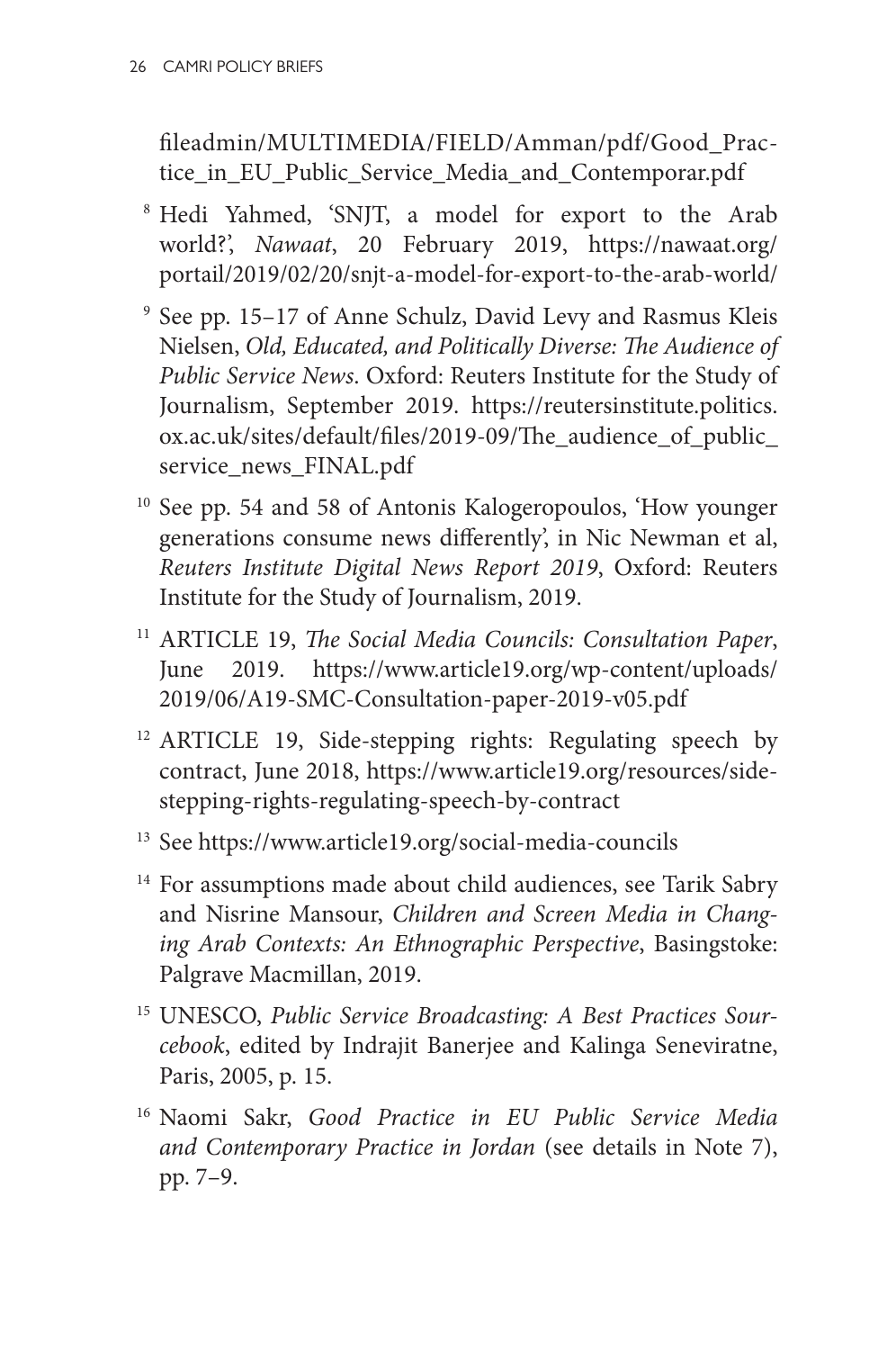- <span id="page-29-0"></span><sup>17</sup> Winston Mano and Viola C. Milton, 'Civil society coalitions as pathways to PSB reform in southern Africa', forthcoming in *Interactions: Studies in Communication and Culture*, 11(2) July 2020.
- <span id="page-29-1"></span><sup>18</sup> Winston Mano, 'The State and Public Broadcasting: Continuity and Change in Zimbabwe', in Terry Flew, Petros Iosifides and Jeanette Steemers (eds), *Global Media and National Policies: The Return of the State*, Basingstoke: Palgrave Macmillan, 2016, pp. 196–198.
- <span id="page-29-2"></span><sup>19</sup> See the chapters on Bosnia and Herzegovina and Kosovo in Monroe E. Price and Mark Thompson (eds) *Forging Peace: Intervention, Human Rights and the Management of Media Space*, Edinburgh: Edinburgh University Press, 2002.
- <span id="page-29-3"></span><sup>20</sup> See pp. 244–246 of Naomi Sakr, 'Media Policy in the Middle East: A Reappraisal', in James Curran and Michael Gurevitch (eds) Mass Media and Society, 4<sup>th</sup> ed. London: Edward Arnold, 2005, and pp. 15–18 of Abir Awad and Tim Eaton, *The Media of Iraq Ten Years On*, London: BBC Media Action, 2013: [https://www.bbc.co.uk/mediaaction/publications-and](https://www.bbc.co.uk/mediaaction/publications-and-resource/policy/briefings/middle-east-and-north-africa/iraq/policy-media-iraq)[resource/policy/briefings/middle-east-and-north-africa/](https://www.bbc.co.uk/mediaaction/publications-and-resource/policy/briefings/middle-east-and-north-africa/iraq/policy-media-iraq) [iraq/policy-media-iraq](https://www.bbc.co.uk/mediaaction/publications-and-resource/policy/briefings/middle-east-and-north-africa/iraq/policy-media-iraq)
- <span id="page-29-4"></span><sup>21</sup> Susan Abbott, *Rethinking Public Service Broadcasting's Place in International Media Development*, Washington: Centre for International Media Assistance, 2016, p. 24. [https://www.cima.](https://www.cima.ned.org/wp-content/uploads/2016/02/CIMA_2016_Public_Service_Broadcasting.pdf) [ned.org/wp-content/uploads/2016/02/CIMA\\_2016\\_Public\\_](https://www.cima.ned.org/wp-content/uploads/2016/02/CIMA_2016_Public_Service_Broadcasting.pdf) [Service\\_Broadcasting.pdf](https://www.cima.ned.org/wp-content/uploads/2016/02/CIMA_2016_Public_Service_Broadcasting.pdf)
- <span id="page-29-5"></span><sup>22</sup> Jan Lublinski, Merjam Wakili, Petra Berner (eds.), *In the Service of the Public: Functions and Transformation of Media in Developing Countries*, Bonn: DW Akademie, 2014, p. 26. [https://www.](https://www.dw.com/downloads/29269980/intheserviceofthepublic.pdf) [dw.com/downloads/29269980/intheserviceofthepublic.pdf](https://www.dw.com/downloads/29269980/intheserviceofthepublic.pdf)
- <span id="page-29-6"></span><sup>23</sup> UK House of Lords Select Committee on Communications, *Public Service Broadcasting: Short-Term Crisis, Long-Term Future?* 2nd Report, Session 2008–09, HL Paper 61.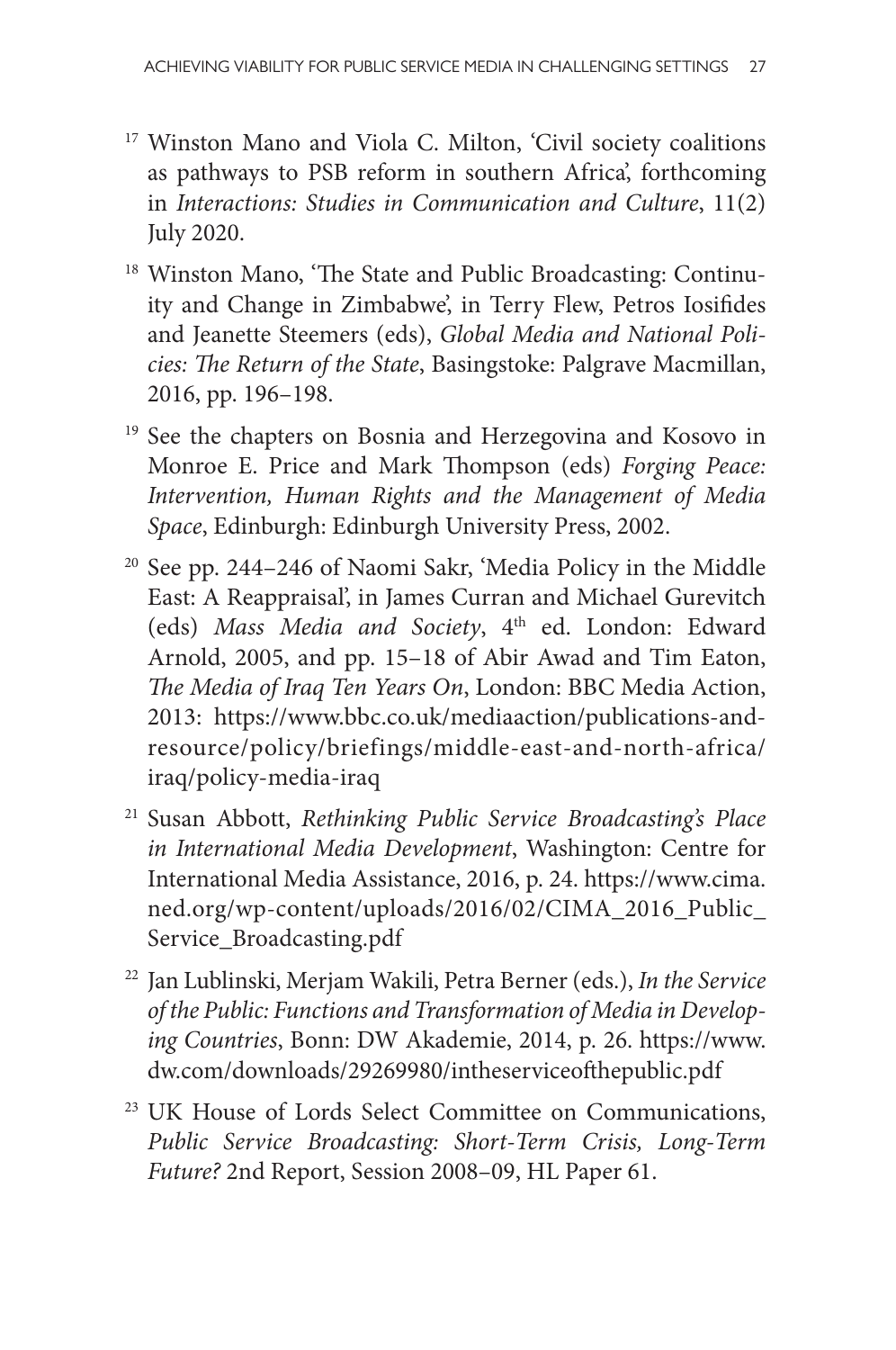<span id="page-30-0"></span><sup>24</sup> UK House of Lords Select Committee on Communications and Digital, *Public Service Broadcasting: As Vital as Ever*, London: House of Lords, 2019. [https://www.parliament.uk/business/](https://www.parliament.uk/business/committees/committees-a-z/lords-select/communications-committee/inquiries/parliament-2017/public-service-broadcasting-and-vod/) [committees/committees-a-z/lords-select/communications](https://www.parliament.uk/business/committees/committees-a-z/lords-select/communications-committee/inquiries/parliament-2017/public-service-broadcasting-and-vod/)[committee/inquiries/parliament-2017/public-service-broad](https://www.parliament.uk/business/committees/committees-a-z/lords-select/communications-committee/inquiries/parliament-2017/public-service-broadcasting-and-vod/)[casting-and-vod/](https://www.parliament.uk/business/committees/committees-a-z/lords-select/communications-committee/inquiries/parliament-2017/public-service-broadcasting-and-vod/)